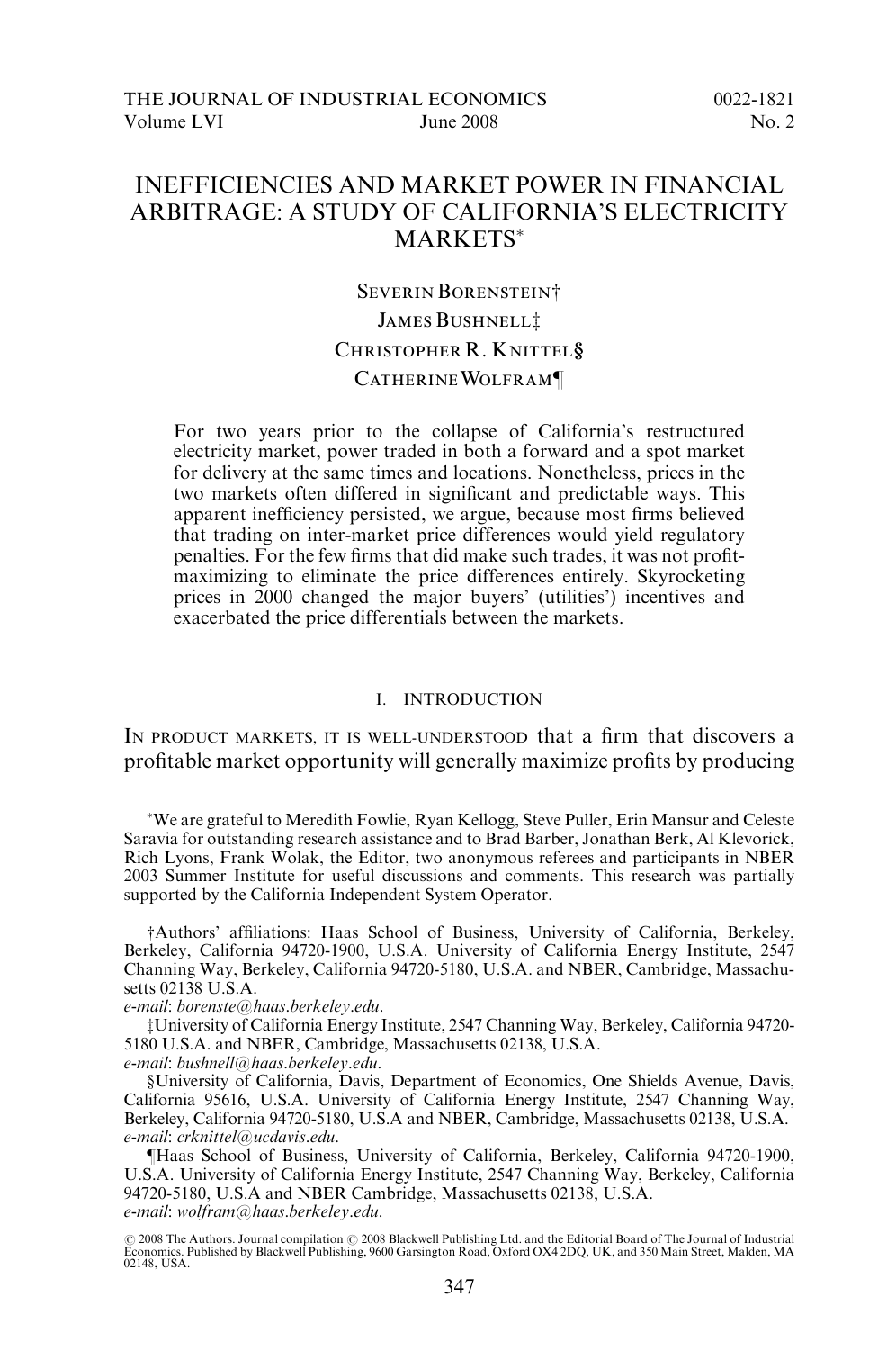less than the quantity that would drive price to the firm's marginal cost. The parallel analysis for financial markets suggests that if one firm sees a profitable trading opportunity, its trading will tend to reduce the profitability of the strategy, but it will not trade to the point that the marginal trade by itself breaks even. Put differently, the firm will have market power in the trading opportunity, though perhaps only briefly, and will take into account its effect on the strategy's profitability when it decides how much trading to do.

For two reasons, market power in trading opportunities has seldom been analyzed.<sup>1</sup> First, most opportunities are open to a large enough set of potential traders that the resulting equilibrium eliminates profits on the marginal trade. Second, even if only one firm can execute the trade, in most financial markets the firm can trade sequentially at different prices. By making sequential small trades, it can effectively price discriminate, trading until the profit on the marginal trade is zero. If either of these conditions holds, persistent profitable trading opportunities will not be observed in equilibrium.

In some cases, however, neither condition may hold. Institutional or legal constraints, or asymmetric information, may limit the number of agents that recognize a trading opportunity and are in a position to exploit it.<sup>2</sup> Market rules or design may make it difficult for a strategic trader to sequentially price discriminate in its trading. As a result, persistent price differences may be observed.

We argue that the California electricity market, which operated from 1998 through 2000, presented such a case. Two major markets accommodated trading of power for delivery at a specific location in a specific hour. Trading in the Power Exchange (PX) took place the day before delivery while trading in the Independent System Operator's (ISO) real-time market took place at the time of delivery. The products traded were identical, but we show that prices exhibited systematic and *ex ante* predictable differences that presented profitable trading opportunities. A variety of simple trading rules would have yielded positive returns that appear to more than compensate for the associated trading risk.

Once we establish the existence of significant price differences between the markets, we address the plausible explanations for this phenomenon. In financial markets, the most common explanation is risk aversion. Indeed, some research refers to such price differences as 'risk premia' without addressing the alternative explanations we raise in this paper.<sup>3</sup> We

<sup>&</sup>lt;sup>1</sup> The role of corporate raiders in takeover battles is one exception (see Grossman and Hart [1980] and Kyle and Vila [1991]).

 $2\text{ Zitzewitz}$  [2003] considers the case of open-end mutual funds, where funds' decisions about how to price transactions can lead to profitable trading opportunities. He argues that agency issues allow arbitrage opportunities to persist in this case.

<sup>&</sup>lt;sup>3</sup> See Longstaff and Wang [2004], who study the Pennsylvania-New Jersey-Maryland electricity market.

<sup>© 2008</sup> The Authors. Journal compilation © 2008 Blackwell Publishing Ltd. and the Editorial Board of The Journal of Industrial<br>Economics.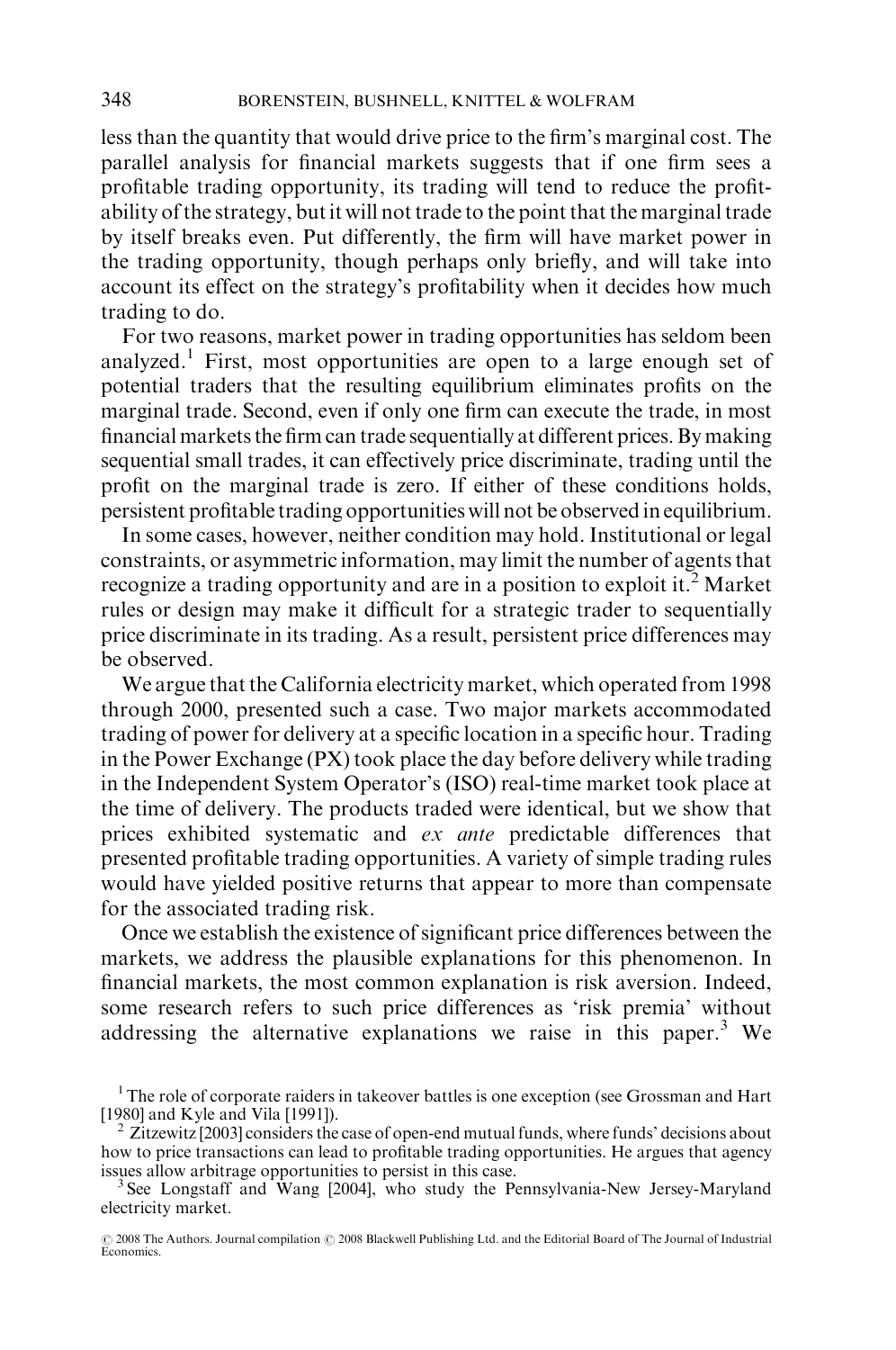demonstrate that risk aversion is not a plausible explanation (a) because the direction of the premium shifts between buyers and sellers from month to month, (b) because the risk from trading on these expected price differences is highly diversifiable, and (c) because the magnitude of the gains are very large relative to the variance of returns. Also, a 'peso problem' explanation—extreme outcomes that are possible, but not observed in the data set—is not applicable here.<sup>4</sup> Regulatory constraints on prices, both floors and ceilings, limited the risk associated with such trading, and the most extreme prices permitted actually occur in the dataset.

Transaction costs are the other common explanation for persistent price differences. Direct trading costs were too small to plausibly explain the persistence of predictable price differences of the magnitude we observe. Transaction costs considered more broadly, however, could explain why more market participants did not take advantage of the apparent trading opportunity, and thus eliminate its profitability. We document that restrictions on speculative trading in these markets, and penalties for breaching those restrictions, were unclear. Some traders appear to have believed that the California ISO and PX had given tacit approval to such activities while others believed that they constituted a violation of ISO and PX rules and would eventually lead to punishment. In fact, some individuals who engaged in these trades have faced no repercussions. On the other hand, these trades were included in the list of activities that were the basis for punishing traders at Enron.<sup>5</sup>

Beginning in the summer of 2000, the California markets experienced drastic price increases. At the same time, the price differences between the ISO and PX widened, as the ISO price came to persistently and dramatically exceed the PX price. Average day-ahead prices in the Power Exchange were more than 15% below prices for the same product in the real-time market of the ISO and, by September 2000, prices in the ISO were higher than prices in the Power Exchange for over 70 per cent of the hours.

We offer an explanation for the timing of this change that is consistent with a limited number of market participants that could individually influence the ISO-PX price difference. By summer 2000, the incentives of the major buyers, two utilities in California, had changed. Due to the structure of regulation, utilities were much more motivated to reduce energy purchase costs than they had been in the previous two years. We present both data and documentary evidence showing that the largest buyer in the market, Pacific Gas and Electric (PG&E), attempted to reduce its purchasing costs by

<sup>&</sup>lt;sup>4</sup> Kaminsky [1993] studies a situation where the peso problem appears to be relevant. <sup>5</sup> Unfortunately, none of the available data permit us to distinguish between fear of

punishment and lack of understanding as possible reasons that other market participants did not exploit this market inefficiency.

<sup>© 2008</sup> The Authors. Journal compilation © 2008 Blackwell Publishing Ltd. and the Editorial Board of The Journal of Industrial Economics.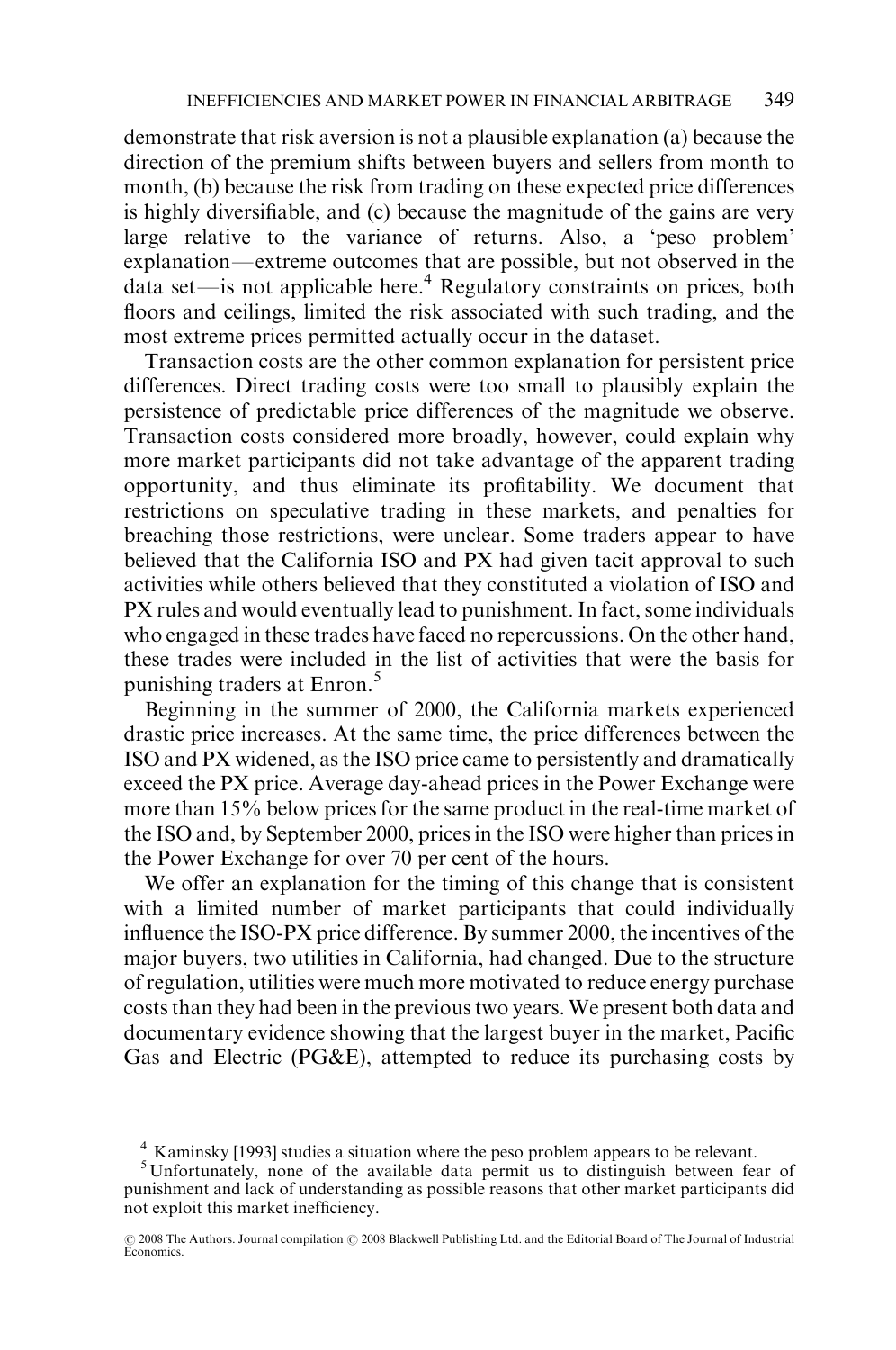exacerbating the ISO-PX price difference in a way that reduced the price in the PX where PG&E carried out most of its purchasing.

While the story of California's electricity debacle is itself interesting, the implications of our analysis extend beyond this particular market. Our analysis suggests that impediments that reduce the number of firms that can take advantage of profitable arbitrage trades can give market power to those that do engage in such trades and, thus, result in persistent price differences across markets.<sup>6</sup> This weakens the ability of the forward market to provide an accurate signal of market conditions in the spot market. Our analysis also suggests a problem associated with using uniform-price auctions: they prevent firms from sequentially trading away inefficient price differences. It is also related to the ongoing policy debates about whether traders without physical positions in a market should be allowed to trade (see Saravia [2003]).

In the next section, we describe the California forward and spot markets and some of the institutional rules that affected trading in them. Section III presents tests of integration between the ISO and PX, showing that prices differed significantly and that some simple and intuitive trading rules would have been profitable. In Section IV, we discuss several factors that could explain the price differences. We present evidence suggesting that the price differences cannot be attributed to risk aversion, transaction costs or traders' inability to learn about the profitable trading strategies in real time. We then go on to describe both statistical and documentary evidence on the behavior of individual firms and their beliefs about the markets. Our analysis suggests that the price difference persisted because some firms had market power in the trading required to push the prices together.

## II. THE CALIFORNIA ELECTRICITY MARKET

During the first several years following electricity restructuring in California, there were many avenues through which agents could sell or purchase wholesale electrical energy.<sup>7</sup> Until December of 2000, most of the trading activity in California occurred on a day-ahead basis for hourly transactions. The California Power Exchange (PX) ran the largest of these day-ahead markets. The PX accepted supply and demand bids for each hour of the following day. Bids were submitted for the day-ahead market by 7AM on the day before delivery.

<sup>&</sup>lt;sup>6</sup>Through out the paper, we use the term 'arbitrage' to include risky trades that have a positive expected return, encompassing both risky and riskless trading strategies.

 $\sigma$  For more detailed descriptions of the various markets and their timing, see Bohn, Klevorick and Stalon [1999] and Wolak, Nordhaus and Shapiro [1998] and Borenstein, Bushnell, Knittel and Wolfram [2004] (hereafter BBKW [2004]).

<sup>© 2008</sup> The Authors. Journal compilation © 2008 Blackwell Publishing Ltd. and the Editorial Board of The Journal of Industrial<br>Economics.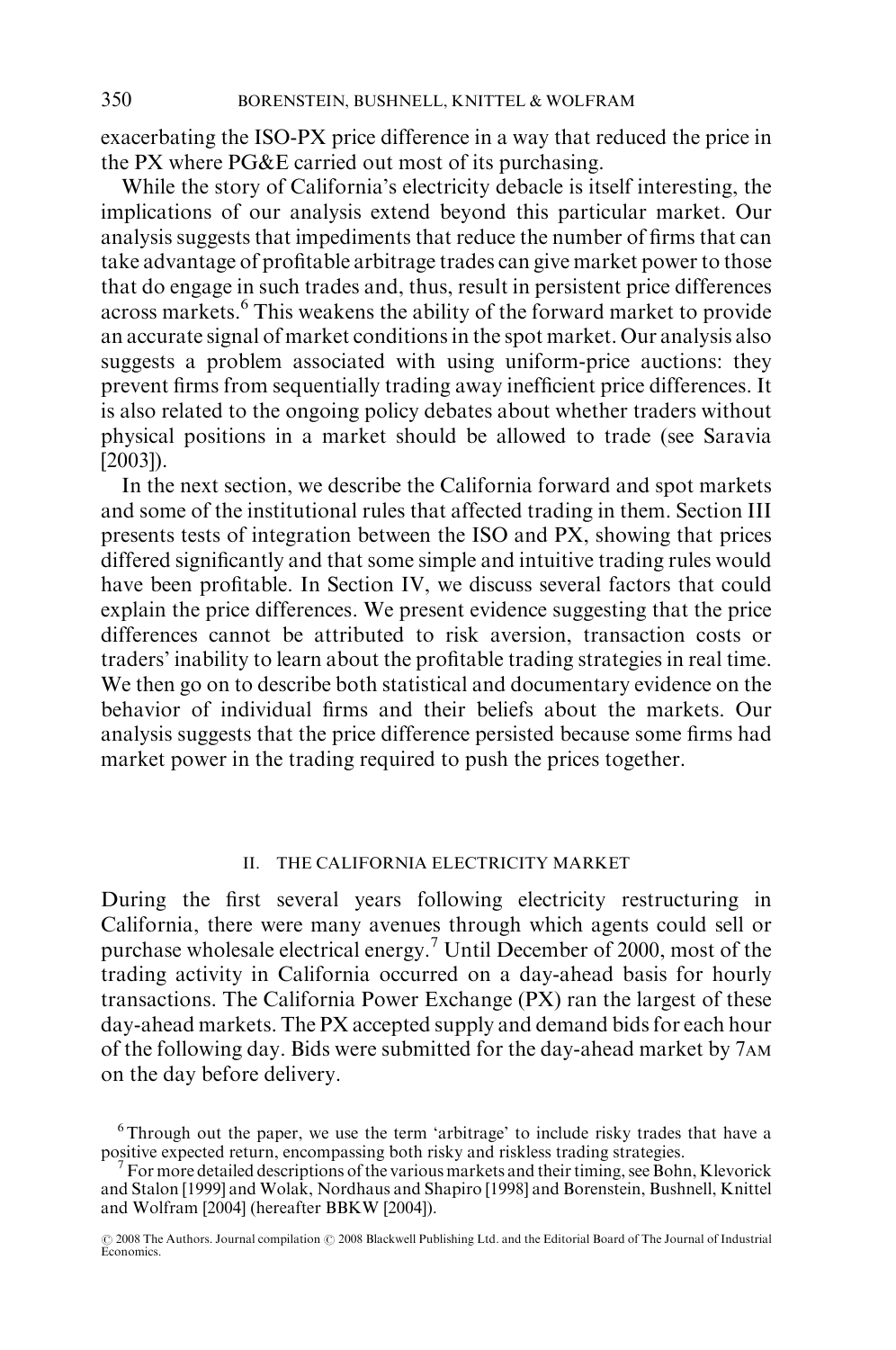In a first-round calculation each day, the PX calculated day-ahead prices as if all bids and offers were in a common California-wide market. Limits on the capacity of electricity transmission lines within California often necessitated further price adjustments. Most importantly for our analysis, if the main transmission line between northern and southern California (the 'NP15' and 'SP15' zones) were congested, separate prices for each zone were calculated based on bids submitted by market participants that reflected their willingness to pay to use a congested transmission interface.

The designers of the California market envisioned that the bulk of all transactions would be scheduled before the actual hour of delivery. However, since electricity is very costly to store and demand is inelastic, the ISO had to ensure that supply and demand remained in continuous balance by adjusting production. The ISO ran an 'imbalance' energy market to handle these real-time deviations. Like the PX, the ISO's imbalance energy market set a uniform price based upon the offer price of the marginal supplier.

The forward markets have often been described as 'physical' power markets, in the sense that delivery of power was technically required to fulfill a transaction. During the first part of our sample period, however, there were no penalties explicitly associated with this delivery requirement. A market participant whose delivery or consumption of power deviated from its final schedule was simply charged, or paid, the ISO imbalance energy price for the hour in question depending on whether the participant turned out to be in a short or long position in real time. In this sense, the day-ahead schedules were effectively financial forward positions, and the ISO imbalance energy market was the underlying spot market in which positions in these forward markets were resolved.

Throughout the study period, day-ahead trades accounted for an average of about 90% of total volume. In specific hours, however, the volume could be much lower. During high demand periods in the last few months of our sample period, the real-time imbalance energy market handled as much as 33% of total volume. This high level of real-time volume raised concerns about system reliability and prompted debates over the merits of further efforts to discourage real-time transactions.

Besides passively supplying more than was scheduled, suppliers could sell power in the imbalance energy market by bidding offers.<sup>8</sup> Producers that bid into the imbalance energy market could choose to offer supply at a given price up to 45 minutes prior to the hour of production. A supplier that simply generated in excess of its scheduled supply made that decision on a real-time basis, with no advance commitment.

<sup>8</sup>BBKW [2004] discusses the additional opportunity to supply real-time power in conjunction with supplying reserve capacity. The existence of such reserve or ancillary service markets does not significantly affect the analysis here.

<sup>© 2008</sup> The Authors. Journal compilation © 2008 Blackwell Publishing Ltd. and the Editorial Board of The Journal of Industrial Economics.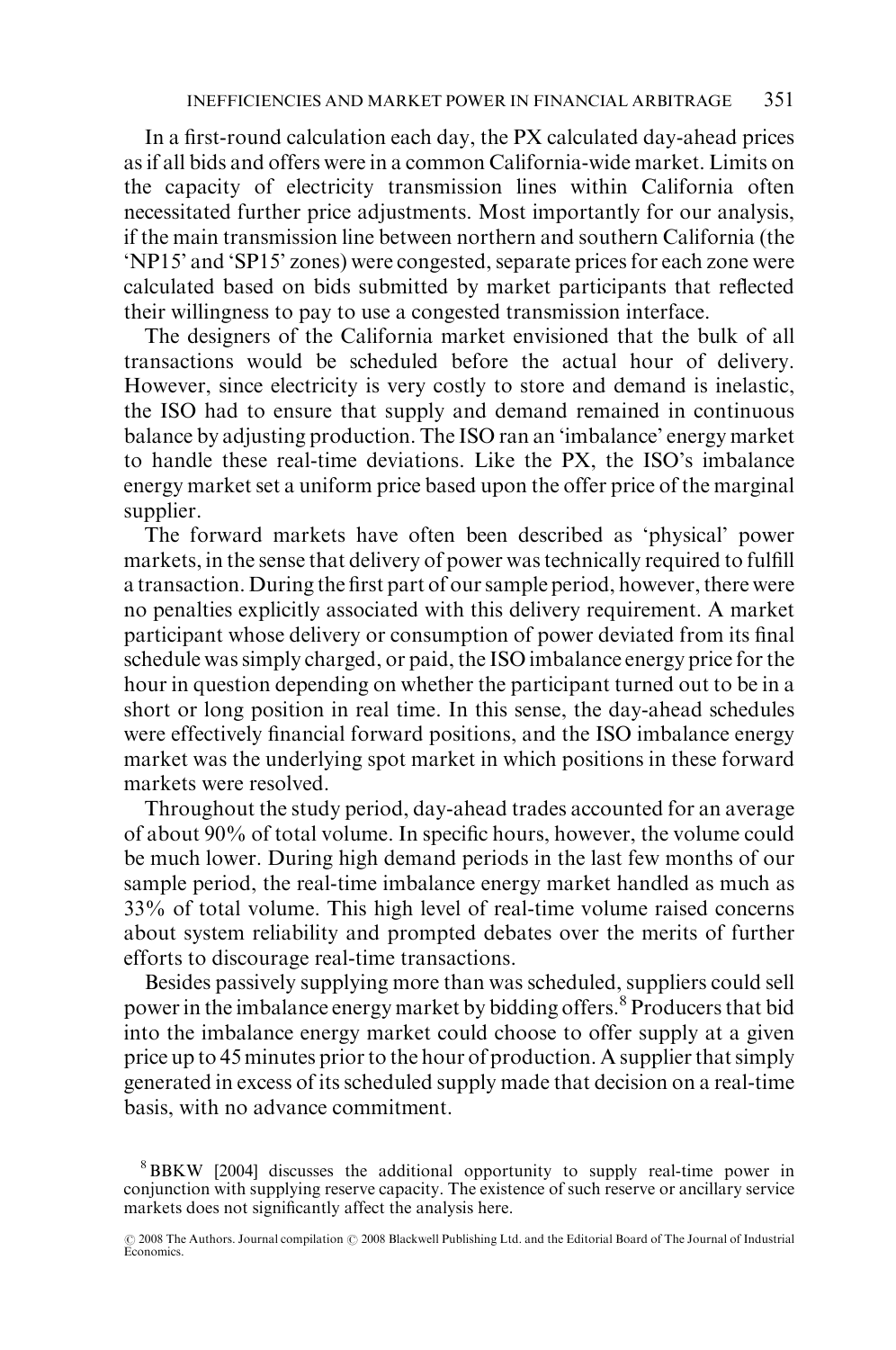A supplier that was scheduled to provide energy in a forward market could also take a short position in the spot market either by offering to decrement its output through an imbalance energy bid or by simply generating less than its advance commitment. In the latter case, the supplier had to make up its production short-fall through a purchase on the imbalance energy market and was effectively a consumer in this market. A decremental supply bid in the imbalance energy market was an offer to buy out of an advance supply commitment. A supplier paid the ISO an amount equal to the imbalance energy price in exchange for not having to provide the energy that it had scheduled. By bidding a decremental energy bid, a supplier had the opportunity to set the imbalance energy price, and reserved the right to generate energy in the event that the imbalance energy price was set above its decremental bid.

Consumers did not actively bid demand adjustments into the ISO imbalance energy market. However, since there was little or no explicit penalty for deviating from scheduled consumption, demand could passively take a position in the market simply by consuming more or less than it was scheduled to consume.

## II(i). Market Participants

Unlike more established commodity futures or forward markets, trading in the California electricity market was intended to be restricted to the actual producers and purchasers of electricity. As such, it was thought that trading would be restricted to hedging, and not 'speculative,' activity. Although, in reality, speculative trades were certainly possible, institutional barriers largely restricted such activity to the actual 'physical' market participants. After the market opened, further restrictions and institutional barriers were applied in an effort to limit speculative trades. These efforts were motivated by a concern that such trades might destabilize the system and negatively impact the reliability of the network.

All market participants were supposed to present credible evidence of their ability to physically deliver and consume all power scheduled through the ISO system, as well as the specific locations where this activity would occur. For engineering and practical reasons, however, neither the ISO nor the PX could verify the credibility of demand or supply in much detail. The formal restriction against financial trades, combined with a limited ability to enforce it, created barriers to entry for traders and endowed a degree of market power on those firms willing to skirt the rules.

During a four-year transition period starting in 1998, the three large investor-owned utilities (IOUs) in the California ISO system were required to meet the demand needs of their distribution systems through purchases in the PX: Pacific Gas & Electric (PG&E) was the major buyer in northern California (NP15), while Southern California Edison (SCE), and San Diego

<sup>© 2008</sup> The Authors. Journal compilation © 2008 Blackwell Publishing Ltd. and the Editorial Board of The Journal of Industrial<br>Economics.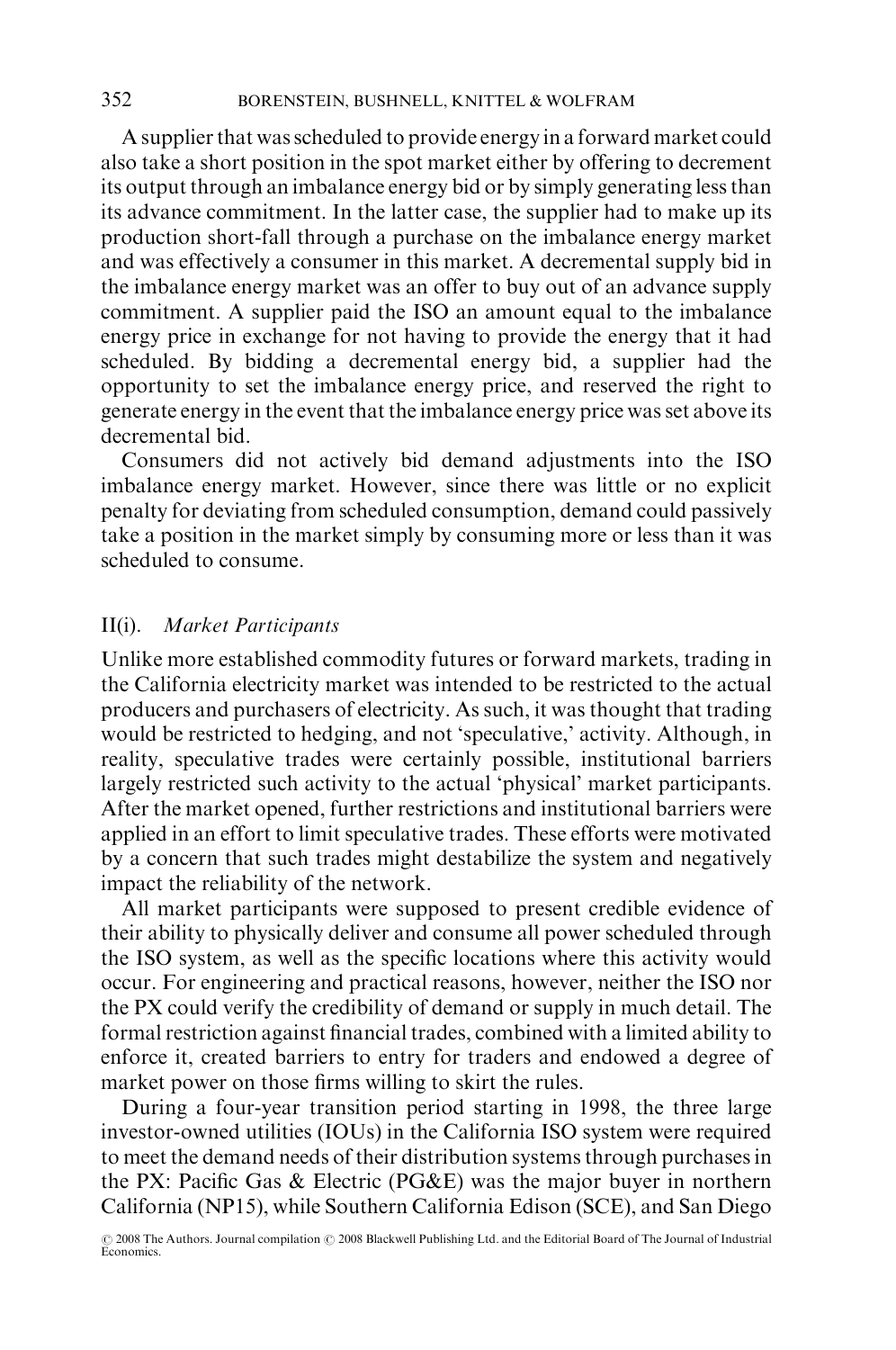Gas & Electric (SDG&E) constituted most of the demand in southern California (SP15). This requirement was intended to help ensure sufficient liquidity in the PX day-ahead market and to establish a transparent dayahead price. Other market participants were free to participate in other dayahead markets, or sign direct bilateral arrangements. Although there were roughly sixty firms trading in the PX, the three IOUs accounted for about 90% of the energy purchases. The PX itself accounted for about 87% of the total trading volume in the ISO system during the sample period.<sup>9</sup>

Although the IOUs were technically required to purchase all their supply needs from the PX markets, the market process made rigid enforcement of this requirement both impractical and undesirable. It has been well documented that demand bids into the PX were downward sloping and in fact quite elastic over some price ranges.<sup>10</sup> This is despite the fact that nearly all of end-use demand was incapable of receiving, let alone responding to, hourly price signals. Price-elastic demand bids in the PX clearly reflected strategic decisions by buyers to purchase in the ISO real-time imbalance energy market if the PX day-ahead price was too high. This was in part driven by the fact that the ISO imbalance energy market was subject to a price cap that was at times binding during our sample period, while PX prices were capped at a much higher level that was never binding. A large part of the elastic portion of PX demand bid curves reflected the fact that no firms were willing to pay more than the ISO energy price cap for power in a forward market, since that was the maximum allowable price in the spot  $market.<sup>11</sup>$ 

A large amount of energy supply in the California market was also committed to bidding into the PX day-ahead market. This energy was supplied by generation sources producing under regulatory or commercial arrangements that predated the restructuring of the California market. The price earned by these producers was set by the terms of their pre-existing 'must-take' arrangements. This must-take supply, which could be as much as 80% of the total supply in the market, was bid into the PX day-ahead market at a zero price.<sup>12</sup>

 $12$  In addition to the institutional and regulatory constraints on market participants, there were also differences in the transaction costs in the ISO and PX markets that initially favored trading in the ISO. Despite these costs, which BBKW [2004] discusses in more detail, the bulk of energy was still traded in the PX, indicating that the institutional barriers, both real and perceived, and underlying benefits of forward trading outweighed the transaction cost differential.

© 2008 The Authors. Journal compilation © 2008 Blackwell Publishing Ltd. and the Editorial Board of The Journal of Industrial Economics.

<sup>&</sup>lt;sup>9</sup> See Bohn, Klevorick and Stalon [1999], page 13.<br><sup>10</sup>Bohn, Klevorick and Stalon [1999].<br><sup>11</sup>The ISO imbalance energy price cap was \$250/MWh until October 1, 1999 when it was raised to \$750/MWh. It was subsequently lowered twice in 2000–to \$500/MWh at the beginning of July and to \$250/MWh on August 8.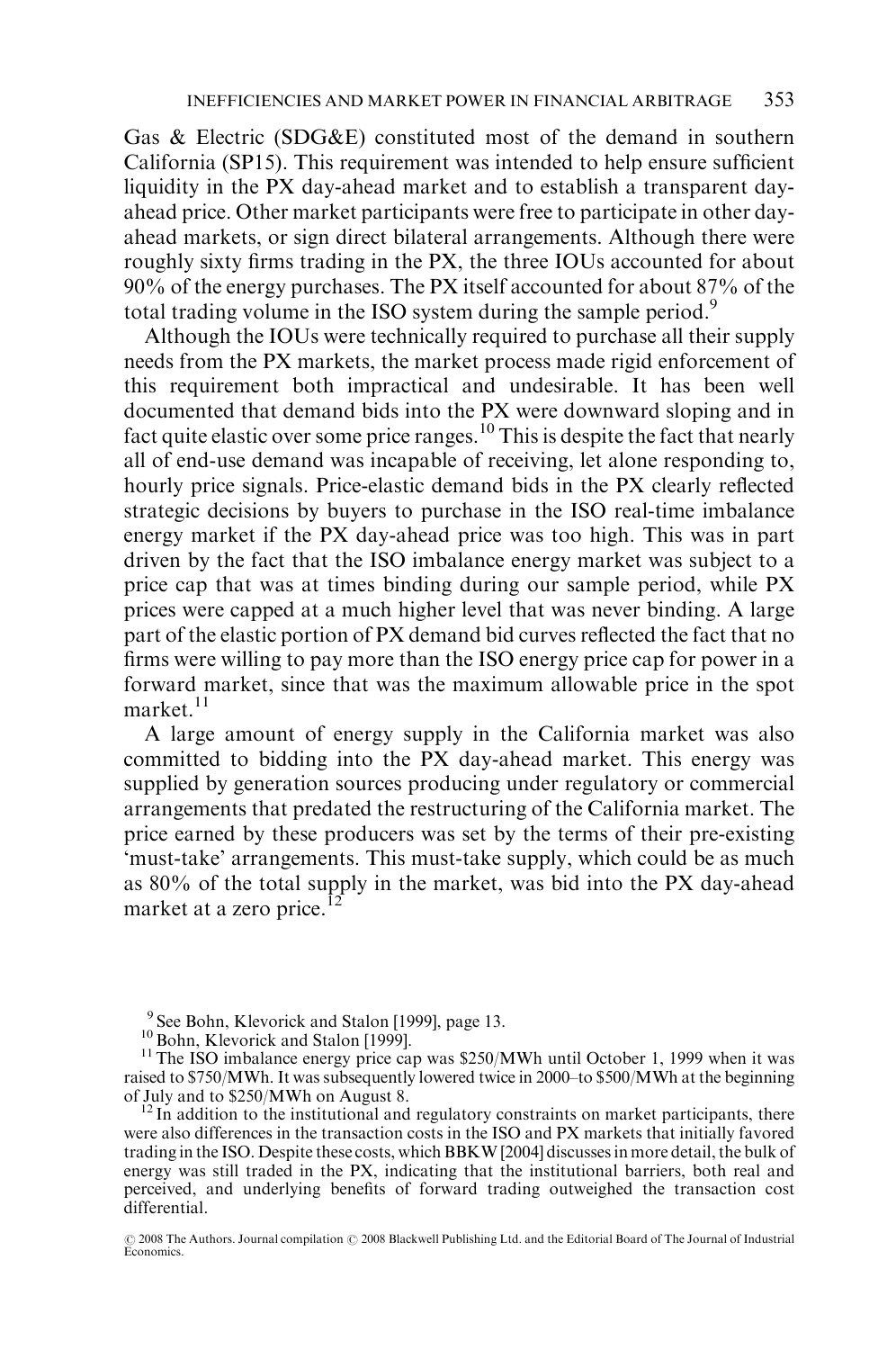354 BORENSTEIN, BUSHNELL, KNITTEL & WOLFRAM

### III. PRICE RELATIONSHIPS AND MARKET EFFICIENCY IN ELECTRICITY MARKETS

In an efficient commodity market with risk-neutral traders, all contracts—forward and spot—for delivery of the good at the same time and location will, on average, transact at the same price. For instance, a contract signed on June 9 for delivery of 10 megawatt-hours (MWh) of power at 4 PM on June 10 should bear a price that is an unbiased forecast of the spot price for electricity at 4 PM on June 10. If the forward price differs systematically from the spot price, this can be due either to risk aversion on the part of some traders in the market or some impediment or cost that prevents full integration of the markets. $^{13}$ 

If there are no transaction costs and all traders are risk neutral, then the price at time  $t-j$  for delivery of power at time t incorporates all information available at  $t-i$  about the expected spot price of electricity at  $t$ . That is,

$$
(1) \qquad \qquad t-jP_t = E[t_1 P_t | \Omega_{t-j}]
$$

where  $\Omega_{t-i}$  is the information set available at  $t-j$ . The left subscript on price is the time at which the contract is traded, and the right subscript indicates the designated time for delivery of the power.

Equation (1) says that the forward price must be an unbiased predictor of the spot price. It also implies that the forward price incorporates all information available at the time it is in effect. The deviation,  $_{t-j}P_t - _tP_t$ will have a distribution with a mean of zero and will be orthogonal to all information available at time  $t-j$ .

We can rewrite  $(1)$  as,

$$
(2) \t tPt = t-jPt + \varepsilont
$$

where  $\varepsilon_t$  is a random variable that has mean zero and is uncorrelated with  $\Omega_{t-j}$ . That is,  $\varepsilon_t$  incorporates all of the shocks to the market that occur between  $t - j$  and t. This implies, as has been the case in California and elsewhere, the variance of the spot price will be larger than the variance of the forward price.

It is worth noting that we do not assume any particular relationship with regard to the intertemporal patterns of electricity spot prices. Intertemporal arbitrage through storage is extremely costly in electricity markets, because electricity is not storable. While there are technologies to store potential energy, for instance by charging a battery or pumping water uphill, these methods are quite expensive and inefficient, usually losing more than 50%

<sup>&</sup>lt;sup>13</sup> Note that this discussion relies on there being a sufficient number of competitive entities able to take advantage of any spot/forward price differences. It does not rely on perfect competition in the production of electricity. Even if considerable market power exists in the electricity supply, we would still expect no systematic price difference between forward and expected spot prices if both markets continue to support significant volume.

<sup>© 2008</sup> The Authors. Journal compilation © 2008 Blackwell Publishing Ltd. and the Editorial Board of The Journal of Industrial<br>Economics.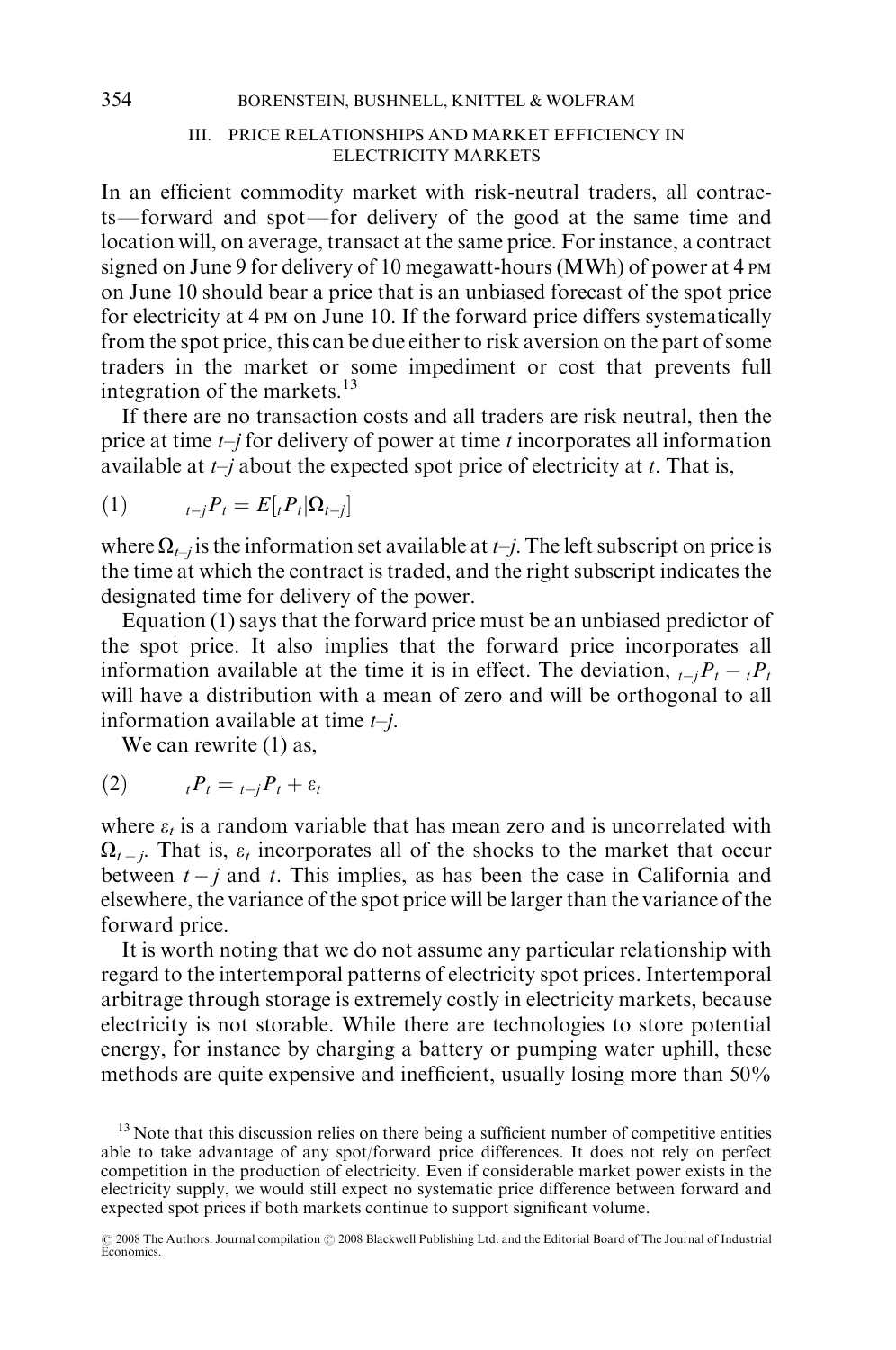

(a) Monthly Price Averages (all hours in NP15-\$/MWh) (b) Monthly Price Averages (all hours in SP15-\$/MWh)

of the energy stored. For these reasons, it is common for electricity prices to fluctuate by as much as 300% or more within a day without creating profitable intertemporal arbitrage opportunities.

Monthly averages of the PX and ISO prices for the NP15 (North) and SP15 (South) zones are plotted in Figures 1a and 1b, and Table I provides summary statistics over the entire sample. Our sample period begins with the

© 2008 The Authors. Journal compilation © 2008 Blackwell Publishing Ltd. and the Editorial Board of The Journal of Industrial<br>Economics.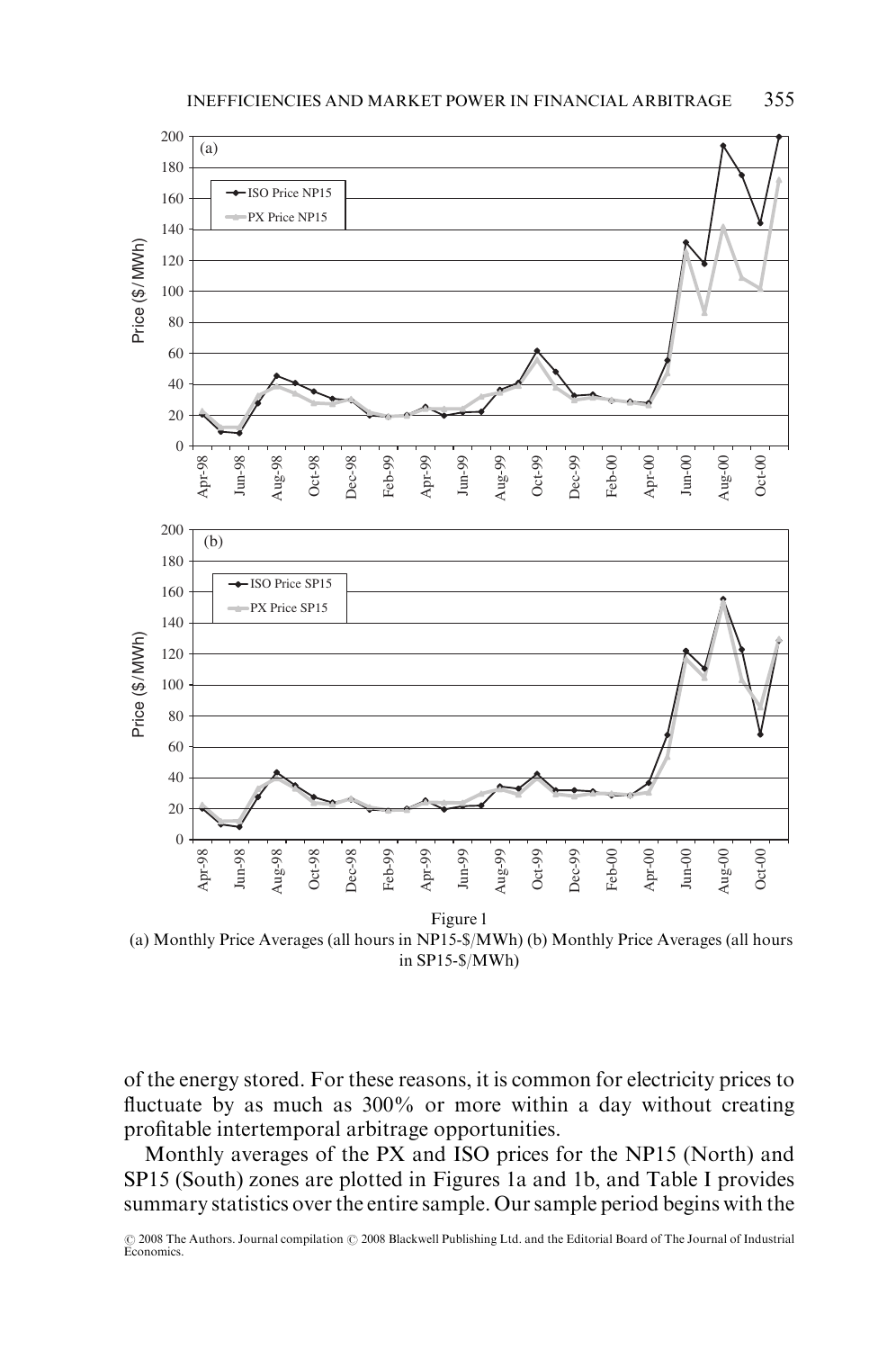|                     |       | $\cdots$       |           |         |
|---------------------|-------|----------------|-----------|---------|
| Variable            | Mean  | <b>Std Dev</b> | Min       | Max     |
| PX North            | 46.89 | 56.86          | 0.00      | 1099.99 |
| PX South            | 44.30 | 58.83          | 0.00      | 750.00  |
| ISO North           | 54.80 | 77.67          | $-325.60$ | 750.00  |
| ISO South           | 45.20 | 71.77          | $-428.15$ | 750.00  |
| <b>ISO-PX North</b> | 7.92  | 52.57          | $-709.01$ | 689.85  |
| ISO-PX South        | 0.91  | 50.85          | $-709.01$ | 688.93  |

| <b>TABLE</b> I                                               |
|--------------------------------------------------------------|
| Price Summary Statistics April 1998 – November 2000 (\$/MWh) |

opening of the markets on April 1, 1998, and ends on November 30, 2000, the last month in which the PX could be considered fully functional.

Equation (2) in our application can be written as  $ISO_t = PX_t + \varepsilon_t$  We test for convergence by estimating the model:

$$
(3) \qquad ISO_t - PX_t = \alpha + \varepsilon_t
$$

If the PX price is an unbiased forecast of the ISO price then  $\alpha = 0$ . We begin by estimating equation (3) allowing each month to have a different intercept, for zones NP15 and SP15.

There is good reason to think that shocks to the price differences between the PX and ISO prices were serially correlated, and empirical tests confirm that they were. Because the PX prices in a given day were all set at the same time, the errors in (3) are almost certain to be correlated across the hours in a day.

At 7:00 AM each day, PX participants submitted supply and demand bids for the 24-hour period beginning with the midnight-1:00 AM hour of the following day. Because PX prices were determined in 24-hour 'blocks,' shocks to either supply or demand (such as weather changes) that took place after PX prices were determined could impact each ISO–PX price difference within a 'block.' Since these shocks are serially correlated, the ISO–PX price differences also will be serially correlated, implying the standard errors obtained from ordinary least squares will be biased.<sup>14</sup> It is important to note that this institutional environment implies that even in an efficient market ISO–PX price differences are likely to be serially correlated.

Because of the timing of the PX market, the exact serial correlation structure that one could expect is quite complex. In the appendix, we describe the full correlation structure and two methods we used in attempting to estimate it. Unfortunately, neither approach proved tractable.

We present a simplified alternative approach. We have averaged the price differences for the early and later parts of each day, using one observation per day for each. An 'early' observation is the average ISO–PX price

 $14$  For example, if a summer day turns out to be hotter than was forecast when PX prices were determined, the ISO–PX errors are all likely to be positive and therefore correlated.

<sup>© 2008</sup> The Authors. Journal compilation © 2008 Blackwell Publishing Ltd. and the Editorial Board of The Journal of Industrial<br>Economics.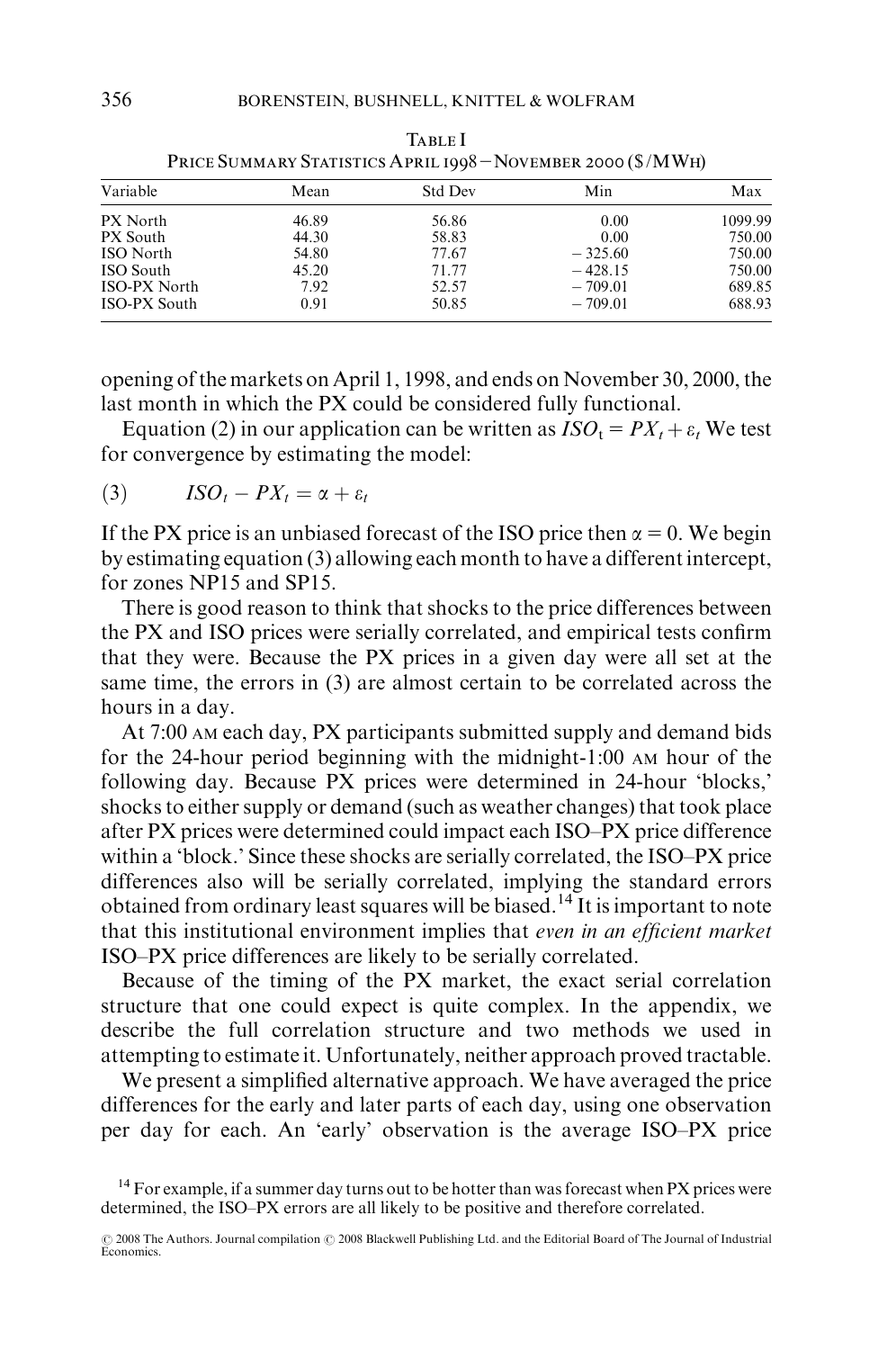difference for hours 1–6, while a late observation is the average ISO–PX price difference for hours 8–24. By our discussion above, the regressions for the first six hours of the day would, in a fully efficient market, exhibit no serial correlation, while the regressions for hours 8–24 would have errors that follow an  $MA(1)$  process.<sup>15</sup> We drop hour 7, because it is the hour in which market participants generally submit bids; it is unclear whether the ISO-PX price difference during hour 7 would be correlated across days in an efficient market.

We estimate equation (3) for early and late observations using separate constant terms for each month, which indicate the average ISO–PX price differences for that month during the hours examined. Tables II and III present the results of this analysis for the North and South, respectively, including the Newey-West standard errors of the estimates, and the estimated price difference as a proportion of the average PX price during the same hours.<sup>16</sup>

The shaded areas highlight p-values that indicate the estimates are significant at the 5% level. The coefficients demonstrate that PX prices were significantly different from ISO prices during the majority of months during 1998, except in the South during the later hours. After that, until May, 2000, prices were less likely to differ consistently over a month and appeared to be converging. Beginning in May 2000, particularly in the North, prices started to be consistently higher in the ISO. The magnitudes of the differences were also substantial, both overall and as a fraction of the ISO price levels.17

## III(i). Trading Rules Based Only On Prior Information

While the results presented thus far suggest that there have been significant differences between the PX and ISO prices in certain months, no distinct pattern emerges. For instance, in the first four months of trading, ISO prices were lower in both the North and South during both the early hours (1–6) and late hours (8–24), although the negative coefficients were only statistically significant in three out of the eight late-hour specifications.

<sup>15</sup> When we estimate the MA(1) error process as part of GLS estimation, the moving-average coefficients are indeed much greater and more statistically significant in the late hours: Early North 0.26 (0.04); Early South 0.07 (0.11); Late North 0.42 (0.06); Late South 0.48 (0.07). We have also run regressions using overall daily averages, which yield qualitatively similar results.

 $17$  An alternative approach often applied in the international trade literature is to look at the rate at which prices in geographically separate markets converge by estimating the change in the price differential between markets as a function of the level of the price differential. See Parsley and Wei [1996]. When applied to our data, this yields qualitatively similar results to our monthly effects.

<sup>&</sup>lt;sup>16</sup> We estimate by OLS and report Newey-West standard errors (assuming an MA (1) error process for both early and late regressions), rather than using a GLS procedure that corrects for an MA(1) error process, because there is also substantial heteroskedasticity. The error variance is much greater during months of high average prices.

<sup>© 2008</sup> The Authors. Journal compilation © 2008 Blackwell Publishing Ltd. and the Editorial Board of The Journal of Industrial Economics.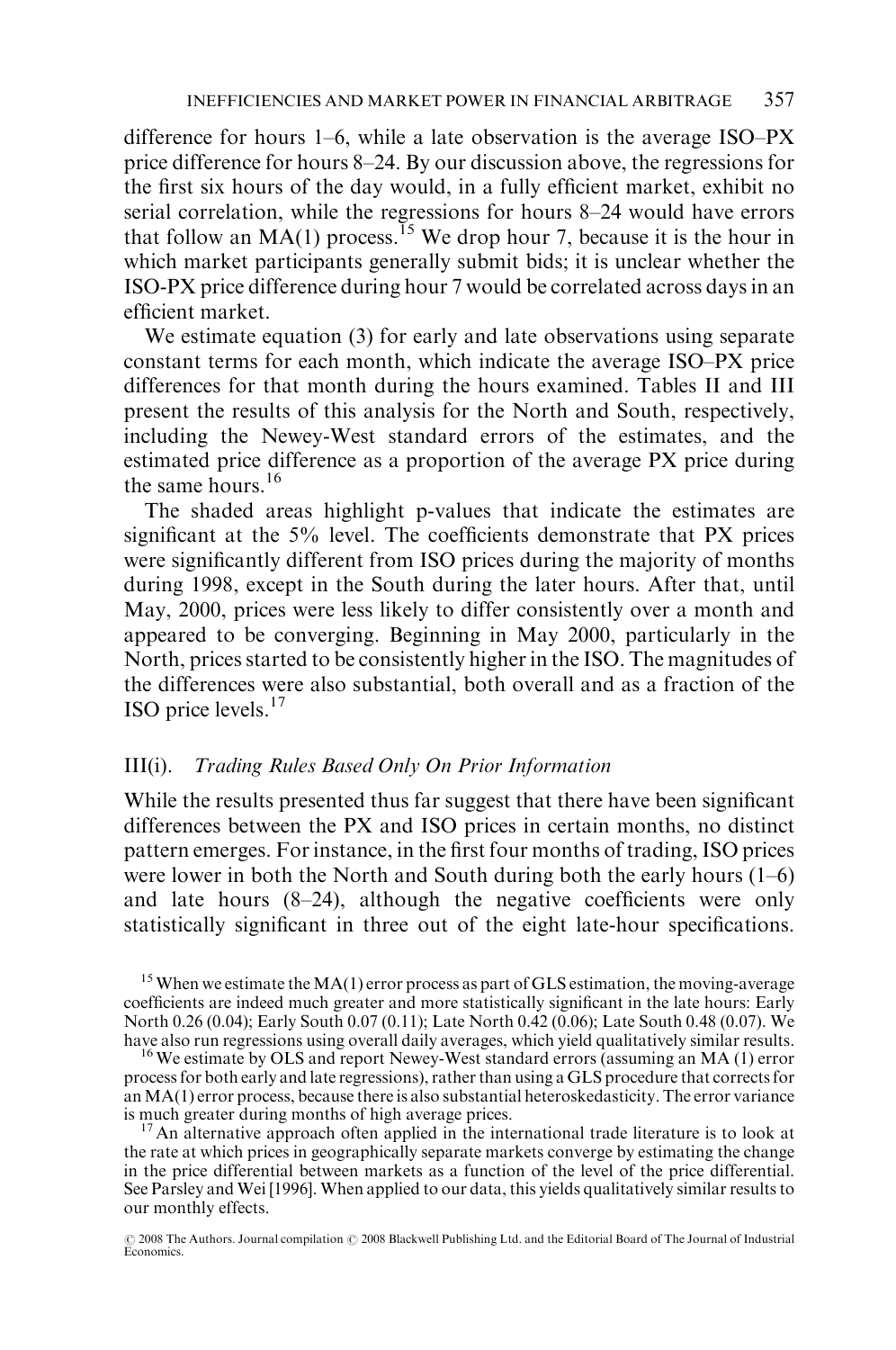|               | Early Hours 1–6    |               |                    |                  | Late Hours 8–24    |                      |                    |                  |
|---------------|--------------------|---------------|--------------------|------------------|--------------------|----------------------|--------------------|------------------|
| Month         | <b>OLS</b><br>Coef | Percent<br>PX | $N-W$<br><b>SE</b> | $N-W$<br>P-value | <b>OLS</b><br>Coef | Percent<br><b>PX</b> | $N-W$<br><b>SE</b> | $N-W$<br>P-value |
| April, 1998   | $-3.484$           | 0.239         | 1.807              | 0.054            | $-1.556$           | 0.061                | 1.127              | 0.168            |
| May           | $-1.876$           | 0.461         | 0.821              | 0.023            | $-2.860$           | 0.189                | 1.428              | 0.045            |
| June          | $-1.153$           | 0.434         | 0.461              | 0.013            | $-4.856$           | 0.301                | 1.905              | 0.011            |
| July          | $-6.133$           | 0.344         | 1.554              | 0.000            | $-4.203$           | 0.109                | 4.555              | 0.356            |
| August        | 0.280              | 0.012         | 1.215              | 0.818            | 9.206              | 0.204                | 4.519              | 0.042            |
| September     | 3.517              | 0.147         | 1.040              | 0.001            | 8.255              | 0.217                | 4.301              | 0.055            |
| October       | 8.922              | 0.381         | 1.208              | 0.000            | 6.776              | 0.230                | 1.263              | 0.000            |
| November      | 3.717              | 0.155         | 1.180              | 0.002            | 3.108              | 0.109                | 0.833              | 0.000            |
| December      | $-3.681$           | 0.134         | 2.444              | 0.132            | 0.432              | 0.014                | 2.266              | 0.849            |
| January, 1999 | $-1.321$           | 0.084         | 1.034              | 0.202            | $-2.194$           | 0.092                | 0.689              | 0.001            |
| February      | $-1.052$           | 0.079         | 0.568              | 0.064            | 0.178              | 0.008                | 0.478              | 0.710            |
| March         | $-1.934$           | 0.140         | 0.931              | 0.038            | 1.218              | 0.056                | 1.033              | 0.238            |
| April         | $-0.273$           | 0.016         | 0.852              | 0.749            | 1.787              | 0.067                | 2.637              | 0.498            |
| May           | $-2.364$           | 0.170         | 1.190              | 0.047            | $-4.793$           | 0.171                | 1.355              | 0.000            |
| June          | $-2.706$           | 0.267         | 1.113              | 0.015            | $-2.007$           | 0.067                | 3.607              | 0.578            |
| July          | $-11.289$          | 0.585         | 4.662              | 0.016            | $-9.278$           | 0.248                | 4.847              | 0.056            |
| August        | $-2.021$           | 0.095         | 1.454              | 0.165            | 3.382              | 0.085                | 5.718              | 0.554            |
| September     | 0.764              | 0.026         | 1.730              | 0.659            | 2.464              | 0.058                | 5.123              | 0.631            |
| October       | $-0.968$           | 0.026         | 3.094              | 0.754            | 7.758              | 0.123                | 8.045              | 0.335            |
| November      | 6.637              | 0.242         | 3.128              | 0.034            | 11.420             | 0.274                | 4.768              | 0.017            |
| December      | 1.506              | 0.063         | 1.678              | 0.370            | 3.481              | 0.110                | 1.100              | 0.002            |
| January, 2000 | 1.364              | 0.053         | 1.616              | 0.399            | 1.968              | 0.059                | 1.411              | 0.163            |
| February      | 1.080              | 0.042         | 1.334              | 0.418            | $-1.203$           | 0.038                | 1.437              | 0.402            |
| March         | $-2.039$           | 0.092         | 1.157              | 0.078            | 1.785              | 0.059                | 1.372              | 0.193            |
| April         | $-1.714$           | 0.115         | 2.062              | 0.406            | 3.100              | 0.101                | 3.768              | 0.411            |
| May           | 14.348             | 0.575         | 3.820              | 0.000            | 6.546              | 0.117                | 11.080             | 0.555            |
| June          | 11.805             | 0.228         | 7.156              | 0.099            | 3.966              | 0.025                | 31.250             | 0.899            |
| July          | 22.663             | 0.458         | 9.693              | 0.020            | 36.134             | 0.357                | 12.072             | 0.003            |
| August        | 41.223             | 0.476         | 5.447              | 0.000            | 54.344             | 0.331                | 12.819             | 0.000            |
| September     | 56.180             | 0.683         | 10.471             | 0.000            | 68.311             | 0.572                | 9.125              | 0.000            |
| October       | 42.986             | 0.513         | 7.613              | 0.000            | 39.985             | 0.370                | 5.402              | 0.000            |
| November      | 33.580             | 0.224         | 11.229             | 0.003            | 25.448             | 0.142                | 8.864              | 0.004            |

Table II MONTHLY ISO-PX PRICE DIFFERENCES IN NP15

Dependent variable is ISO-PX in NP15. Standard errors reflect Newey-West correction with a one-day lag.

In the next four months of trading, most coefficients are positive, though there are several months when this is not true in the South during early hours. It is unclear from the results presented so far whether a trader would have been able to capitalize on the significant price differences we find. To gain insight on that question, we consider some simple trading rules and evaluate whether they would have made money during the period when the PX and ISO were both fully functional.

The trading rules we consider assume that a trader uses recent ISO–PX price differences to guide trading decisions. The first simple rule assumes that during every week a trader makes purchases in one of the markets and equal-size sales in the other based on the relative prices across the two markets in the previous week. We assess whether this trading rule would have made money in the hands of a pure speculative trader, who, unconstrained by institutional barriers, could have bought in the market he believed would be less expensive and sold in the more expensive market.

© 2008 The Authors. Journal compilation © 2008 Blackwell Publishing Ltd. and the Editorial Board of The Journal of Industrial<br>Economics.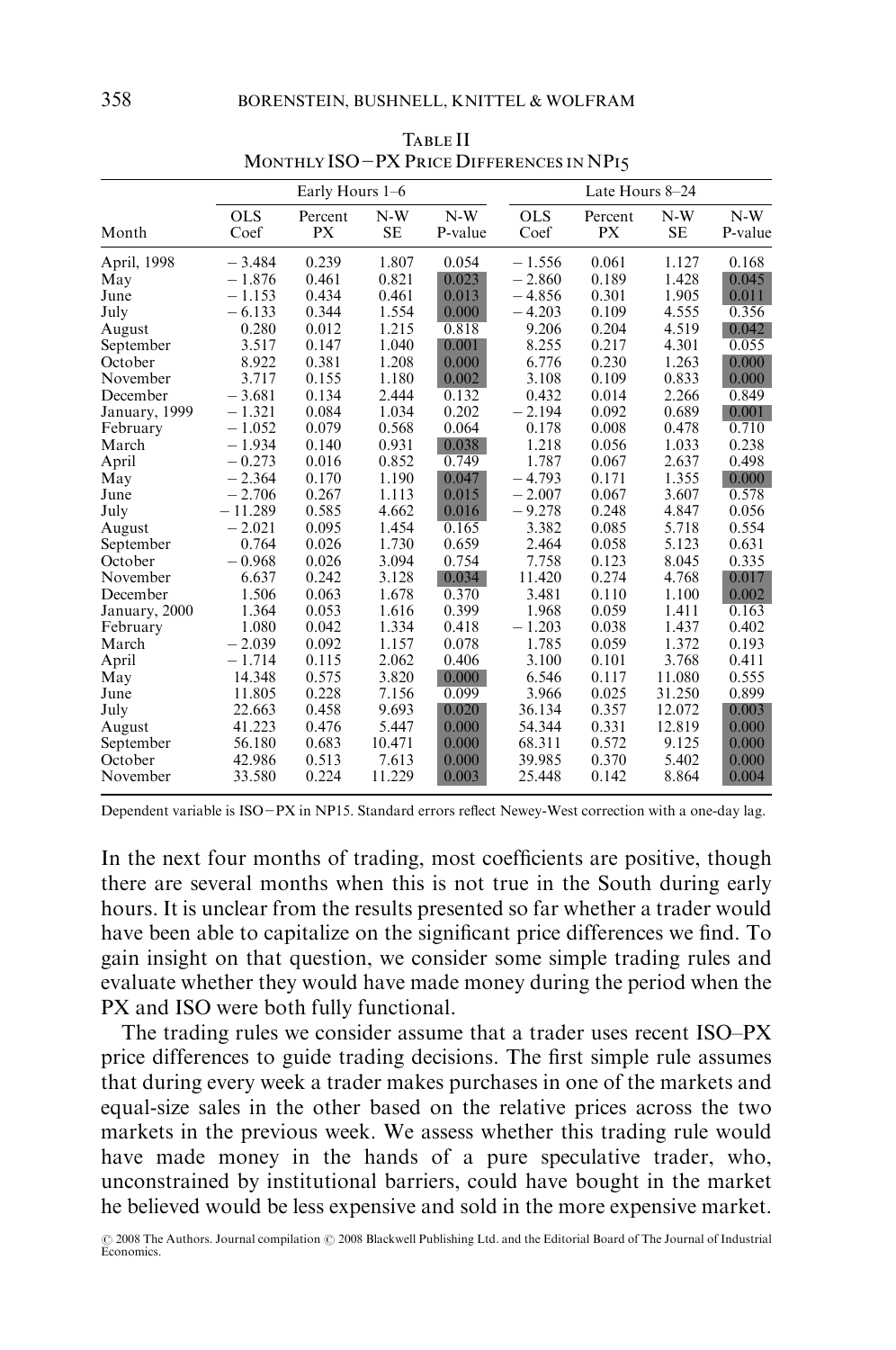|               |                    | Early Hours 1–6      |                    |                  |                    | Late Hours 8–24 |                    |                  |  |
|---------------|--------------------|----------------------|--------------------|------------------|--------------------|-----------------|--------------------|------------------|--|
| Month         | <b>OLS</b><br>Coef | Percent<br><b>PX</b> | $N-W$<br><b>SE</b> | $N-W$<br>P-value | <b>OLS</b><br>Coef | Percent<br>PX   | $N-W$<br><b>SE</b> | $N-W$<br>P-value |  |
| April, 1998   | $-4.162$           | 0.286                | 1.684              | 0.014            | $-1.578$           | 0.062           | 1.126              | 0.162            |  |
| May           | $-1.876$           | 0.461                | 0.821              | 0.023            | $-1.767$           | 0.117           | 2.059              | 0.391            |  |
| June          | $-1.114$           | 0.426                | 0.454              | 0.014            | $-4.994$           | 0.307           | 1.799              | 0.006            |  |
| July          | $-5.794$           | 0.332                | 1.595              | 0.000            | $-5.354$           | 0.135           | 4.789              | 0.264            |  |
| August        | $-3.398$           | 0.157                | 1.580              | 0.032            | 6.389              | 0.135           | 4.793              | 0.183            |  |
| September     | $-1.475$           | 0.070                | 1.741              | 0.397            | 3.310              | 0.087           | 3.814              | 0.386            |  |
| October       | 2.406              | 0.177                | 1.666              | 0.149            | 4.381              | 0.157           | 1.389              | 0.002            |  |
| November      | 2.489              | 0.225                | 1.254              | 0.048            | 0.815              | 0.030           | 0.668              | 0.223            |  |
| December      | $-1.397$           | 0.080                | 1.569              | 0.373            | $-0.275$           | 0.009           | 2.149              | 0.898            |  |
| January, 1999 | $-0.300$           | 0.022                | 1.138              | 0.792            | $-2.009$           | 0.085           | 0.694              | 0.004            |  |
| February      | $-1.030$           | 0.078                | 0.566              | 0.069            | 0.171              | 0.008           | 0.478              | 0.721            |  |
| March         | $-1.110$           | 0.086                | 0.946              | 0.241            | 1.274              | 0.058           | 1.016              | 0.210            |  |
| April         | $-0.273$           | 0.016                | 0.852              | 0.749            | 1.679              | 0.063           | 2.647              | 0.526            |  |
| May           | $-2.330$           | 0.168                | 1.181              | 0.049            | $-4.793$           | 0.171           | 1.355              | 0.000            |  |
| June          | $-1.960$           | 0.209                | 1.063              | 0.066            | $-1.965$           | 0.066           | 3.637              | 0.589            |  |
| July          | $-7.089$           | 0.469                | 4.083              | 0.083            | $-7.857$           | 0.218           | 5.438              | 0.149            |  |
| August        | $-3.300$           | 0.170                | 1.735              | 0.057            | 3.677              | 0.096           | 4.894              | 0.453            |  |
| September     | $-0.136$           | 0.008                | 2.162              | 0.950            | 5.340              | 0.158           | 5.826              | 0.360            |  |
| October       | $-2.649$           | 0.091                | 2.082              | 0.204            | 4.465              | 0.101           | 4.090              | 0.275            |  |
| November      | $-2.558$           | 0.149                | 3.686              | 0.488            | 4.299              | 0.125           | 2.450              | 0.080            |  |
| December      | 5.007              | 0.248                | 2.230              | 0.025            | 3.445              | 0.111           | 1.097              | 0.002            |  |
| January, 2000 | 1.788              | 0.077                | 1.720              | 0.299            | 0.788              | 0.024           | 1.362              | 0.563            |  |
| February      | 1.529              | 0.062                | 1.628              | 0.348            | $-2.035$           | 0.064           | 1.508              | 0.177            |  |
| March         | $-1.736$           | 0.083                | 1.283              | 0.176            | 0.268              | 0.008           | 1.279              | 0.834            |  |
| April         | $-1.356$           | 0.093                | 1.958              | 0.489            | 9.648              | 0.263           | 7.601              | 0.205            |  |
| May           | 10.849             | 0.455                | 2.969              | 0.000            | 16.162             | 0.247           | 14.170             | 0.254            |  |
| June          | 16.686             | 0.469                | 5.467              | 0.002            | 0.081              | 0.001           | 28.928             | 0.998            |  |
| July          | 3.567              | 0.082                | 5.565              | 0.522            | 7.747              | 0.059           | 12.146             | 0.524            |  |
| August        | 21.395             | 0.399                | 6.072              | 0.000            | $-8.131$           | 0.042           | 10.902             | 0.456            |  |
| September     | 29.755             | 0.517                | 8.888              | 0.001            | 12.472             | 0.102           | 10.807             | 0.249            |  |
| October       | $-29.171$          | 0.480                | 6.539              | 0.000            | $-16.409$          | 0.172           | 6.541              | 0.012            |  |
| November      | 7.075              | 0.083                | 11.267             | 0.530            | $-3.934$           | 0.027           | 10.158             | 0.699            |  |

TABLE III MONTHLY ISO-PX PRICE DIFFERENCES IN SP15

Dependent variable is ISO-PX in SP15. Standard errors reflect Newey-West correction with a one-day lag.

For instance, a trader following our rule in either zone would have used the estimates from the first week of April, 1998, suggesting that the ISO prices were lower, to sell in the PX and buy in the ISO during the second week of April, 1998. We consider whether this strategy, implemented from the second week of April, 1998, through November, 2000, would have made money.

We consider a very simple form of the test that uses the prediction from the previous week regardless of the statistical significance of the price difference. We test this by constructing a variable that is equal to one if the ISO price were higher in the previous week, so that the trading rule indicates that the trader should buy in the PX and sell in the ISO and negative one if the trading rule indicates purchases should be made in the ISO and sales in the  $PX<sup>18</sup>$ 

<sup>&</sup>lt;sup>18</sup> We assume that the trader trades an equal quantity each hour.

<sup>© 2008</sup> The Authors. Journal compilation © 2008 Blackwell Publishing Ltd. and the Editorial Board of The Journal of Industrial Economics.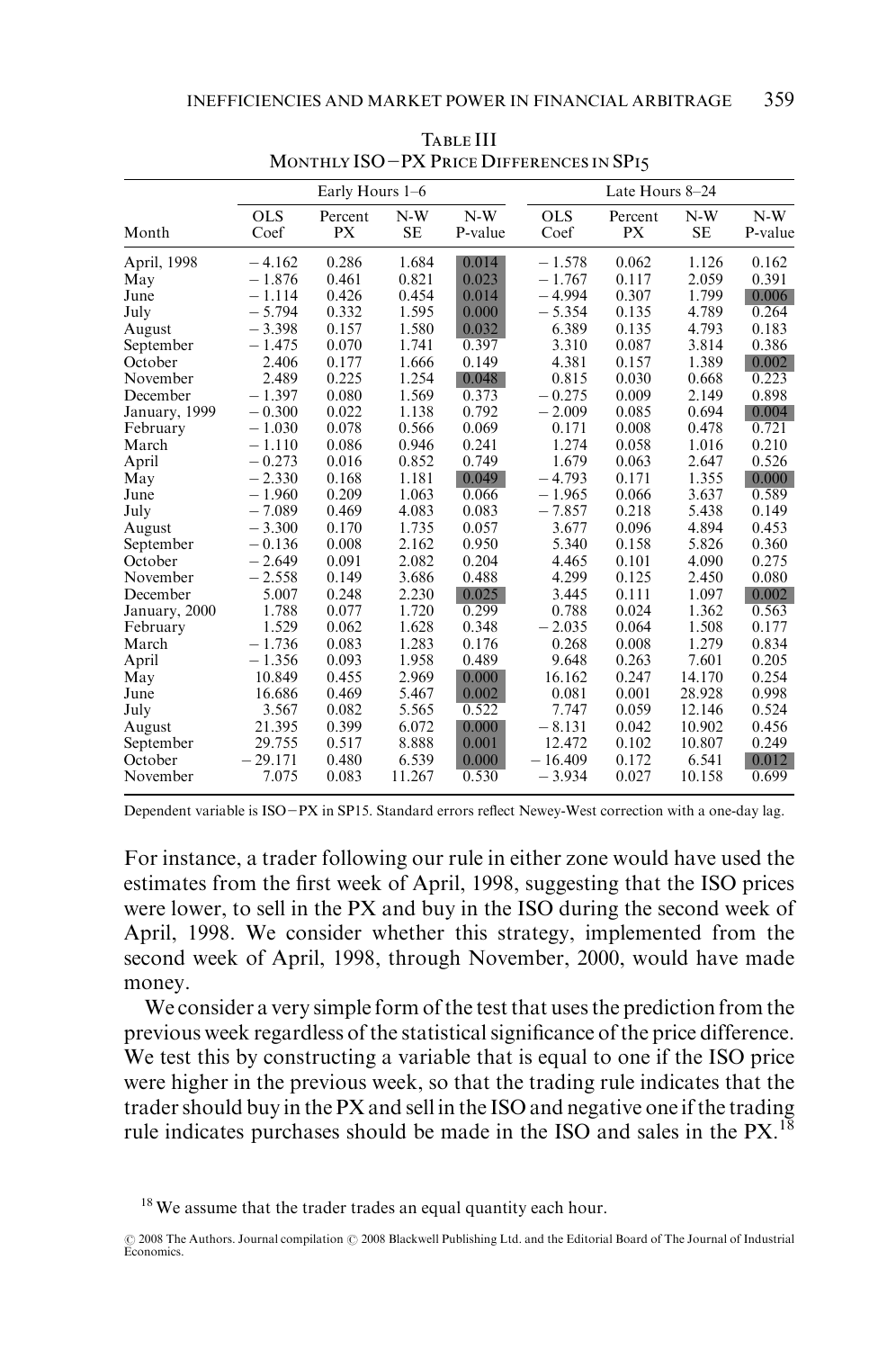| Epoch                  | North Early | North Late | South Early | South Late |
|------------------------|-------------|------------|-------------|------------|
| All Months             | 7.99        | 8.54       | 3.53        | 1.72       |
|                        | (7.96)      | (5.52)     | (4.69)      | (1.29)     |
| April 8–Dec 31, 1998   | 3.09        | 3.21       | 1.37        | 1.90       |
|                        | (5.73)      | (3.19)     | (2.60)      | (1.91)     |
| Jan-Aug, 1999          | 1.59        | 0.71       | 0.60        | 0.77       |
|                        | (2.05)      | (0.61)     | (0.88)      | (0.69)     |
| Sept. 1999–April, 2000 | 0.54        | 1.93       | 0.68        | 3.38       |
|                        | (0.72)      | (1.38)     | (0.88)      | (2.46)     |
| May-Nov, $2000$        | 29.87       | 31.68      | 12.79       | 0.68       |
|                        | (8.30)      | (5.21)     | (4.31)      | (0.12)     |

| <b>TABLE IV</b>                                                |
|----------------------------------------------------------------|
| PROFITABILITY OF WEEKLY TRADING RULES (AVERAGE PROFIT PER MWH) |

T-statistics in parentheses reflect Newey-West correction with a one-day lag.



Cummulative Profits: Weekly Trading Rule

Table IV summarizes the coefficients and t-statistics from including this variable in a specification of equation (3) without any month dummies. The first row reports results from specifications that included the entire sample period, while the remaining rows report tests during four separate time periods. Considering the entire time period, the t-statistics are greater than 2 in all specifications except the late hours in the South, suggesting that the simple trading rule produces positive and statistically significant profits for three out of four hour-zone combinations. For instance, the trader would have made an average profit of \$7.99 per MWh traded in the North during early hours. Figure 2 plots the cumulative daily profits from the trading rules. The results suggest that a trader would have made considerable profits and would never have negative cumulative profits. We have also carried out

© 2008 The Authors. Journal compilation © 2008 Blackwell Publishing Ltd. and the Editorial Board of The Journal of Industrial<br>Economics.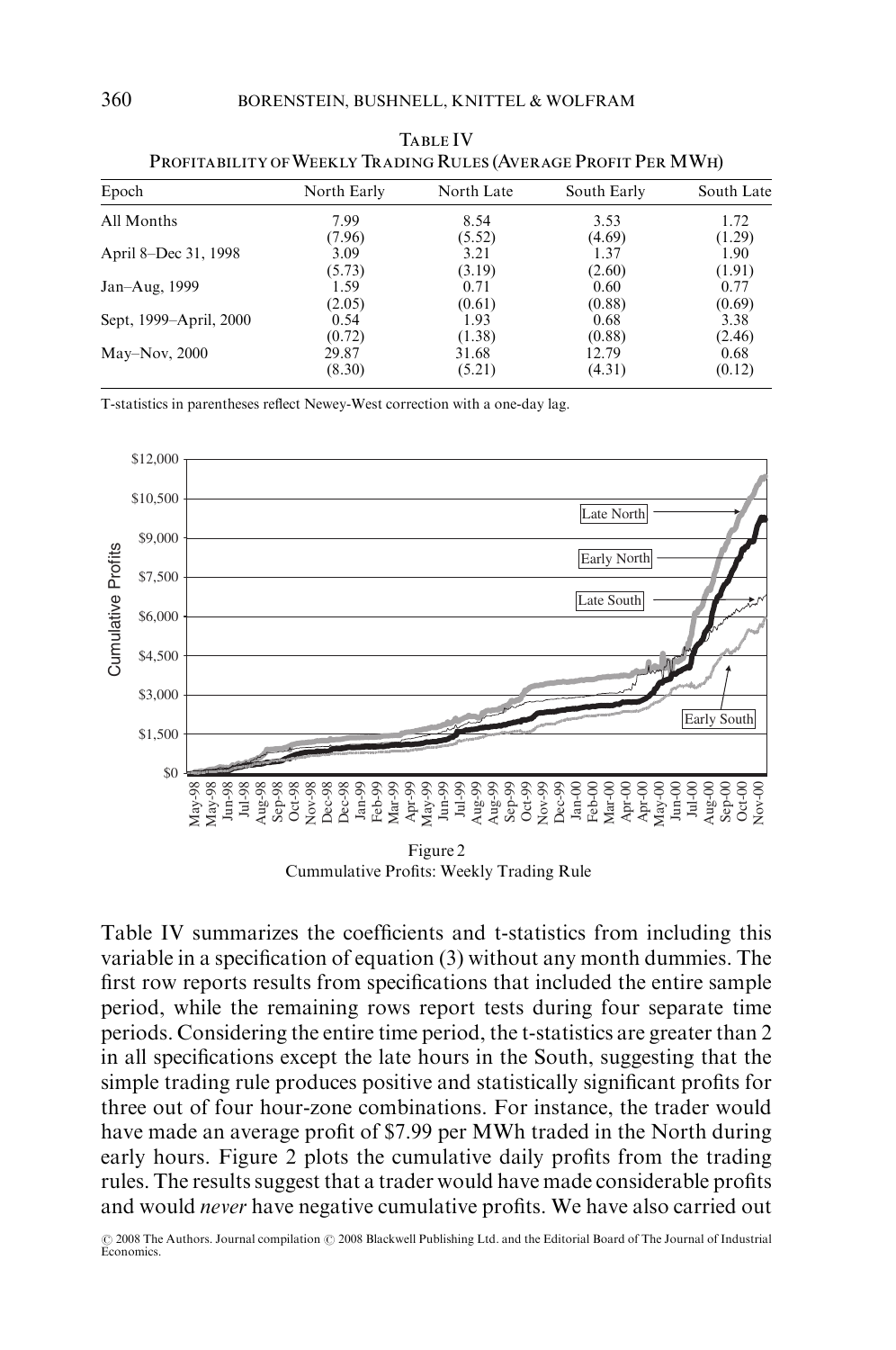the equivalent test for a trading rule that uses bi-weekly and monthly periods. The results were fairly similar; in both cases, the trading rule produced statistically and economically significant profits over the sample period in the North. In the South, the profits are statistically significant for the early period, but not for the late period.<sup>19</sup>

### IV. EXPLAINING FORWARD-SPOT PRICE DIFFERENCES

The results thus far suggest that significant price differences persisted between the PX and the expected ISO prices, and that simple trading strategies would have made money. This section considers several possible explanations for the differences. We find that two common explanations for the existence of forward-spot price differences even in completely competitive markets—risk aversion and differential trading costs across markets—are not consistent with the data. We then examine explanations in which some firms exercise market power in the arbitraging function.

## IV(i). Risk Aversion

Persistent differences between a forward and spot price could reflect risk aversion on the part of market participants. The conditions under which this will occur, however, are actually rather restrictive and the direction in which this would change the ISO–PX price relationship is ambiguous. So long as there are a significant number of competitive risk neutral buyers or sellers, these players would cause the forward and expected spot prices to converge, regardless of the degree of risk aversion among other participants.

In fact, risk neutrality, or near risk neutrality, may be a fairly accurate description of many of the players in the PX and ISO. The returns to speculative trades on the ISO–PX price difference had essentially no correlation with an investment in the market portfolio, so the risk associated with them could be diversified away. A regression of the ISO–PX price difference on a constant and the same-day return on the S&P 500 index cannot reject that the price difference has a  $\beta$  of zero.

Even if the risk associated with betting on the ISO–PX price difference is diversifiable, however, behavioral models of investor decisions suggest that some positive net-present-value investments will be passed over if the variance of the returns, relative to their mean, is high compared to

<sup>19</sup>The trading rule approach takes into account both the serial correlation of the average price difference over the rule periodicity and the magnitude of the average difference. Another approach that may be more intuitive is a simple 'runs test' to see if the weekly (or bi-weekly, or monthly) pattern of the sign of ISO–PX could be distinguished from a random pattern. We ran such runs tests for the early and late time periods for both the South and North markets, looking at weekly and monthly periodicity. The results reject randomness in all markets and time periods except for the South in the early period prior to May, 2000.

© 2008 The Authors. Journal compilation © 2008 Blackwell Publishing Ltd. and the Editorial Board of The Journal of Industrial<br>Economics.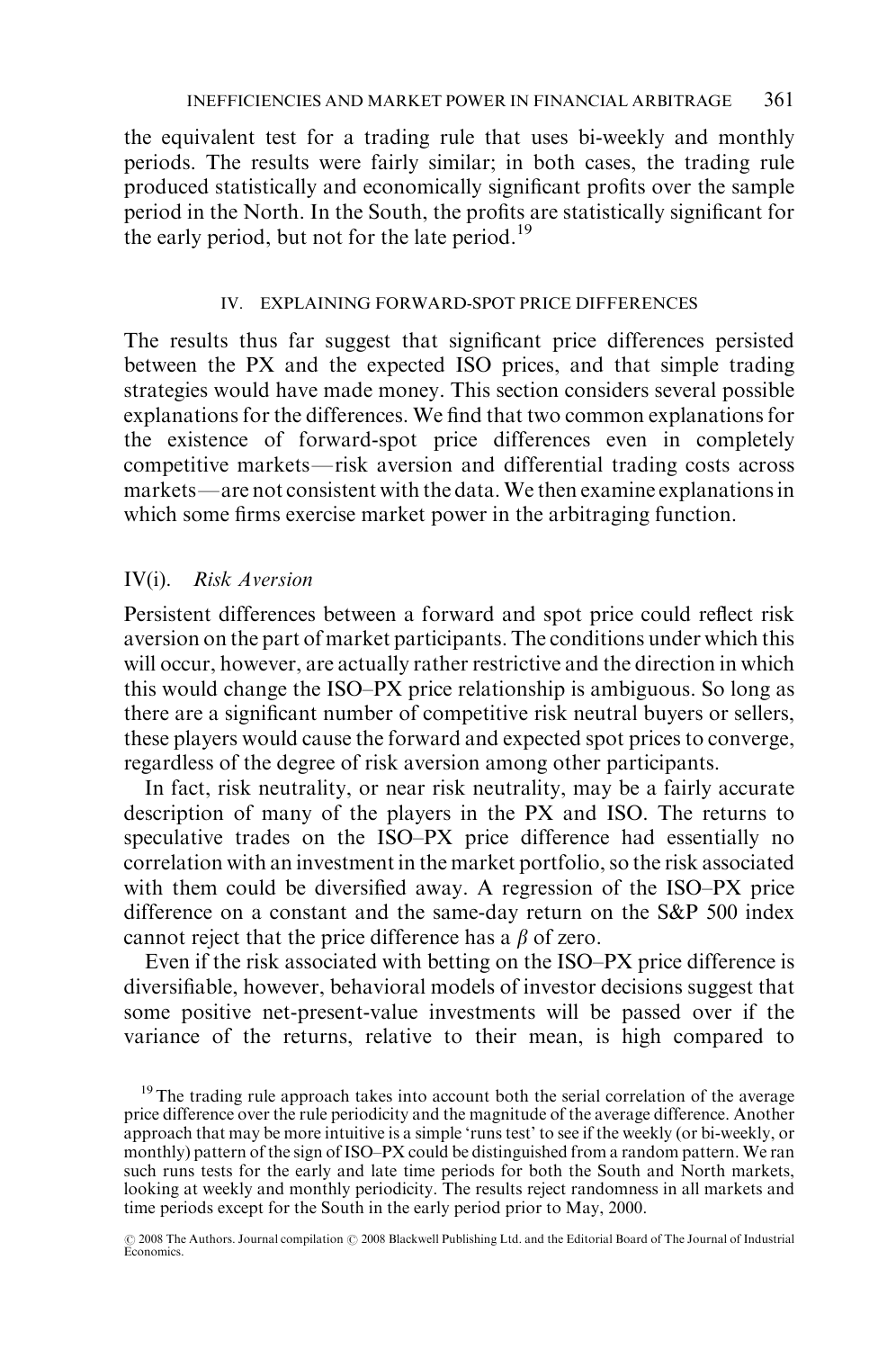alternative investments.<sup>20</sup> We compared the risk-return properties of speculation on the ISO–PX price differences to investing in an S&P 500 index fund by computing the Sharpe ratio for the trading rules discussed in the previous section. $2<sup>1</sup>$ 

Calculating the Sharpe ratio requires defining the time period over which returns are computed. We calculate the Sharpe ratio of the weekly trading rule using weekly returns. In addition, we assume that the trader trades a total of one megawatt during each period ('early' or 'late') equally weighted across hours of the period. For example, a trader using the trading rule for Northern California ISO and PX prices in hours 8 to 24 would trade 1/17th of a megawatt each hour. Therefore, the weekly return is calculated as follows:

During periods where the trader buys in the PX and sells in the ISO:

$$
\frac{\sum_{day=1}^{day=7} \bar{P}_{ISO} - \bar{P}_{PX}}{\sum_{day=1}^{day=7} \bar{P}_{PX}} - \text{ \textit{Weakly Prime}}
$$

During periods where the trader buys in the ISO and sells in the PX:

$$
\frac{\sum_{day=1}^{day=7} \bar{P}_{PX} - \bar{P}_{ISO}}{\sum_{day=1}^{day=7} \bar{P}_{ISO}} - \text{ \textit{Weakly Prime}}
$$

The Sharpe ratio is based on the mean and standard deviation of these returns.<sup>22</sup> As a comparison, we also calculated the Sharpe ratio for someone trading in the S&P 500 over the same time horizons. To calculate the earnings, we assume that a trader invests the same amount of money in the S&P as she would have invested in the California electricity market following our simple trading rule. For instance, during periods when the trader buys in the ISO and sells in the PX, she invests an amount equal to the average price in the ISO in the S&P 500 and then sells the shares at the end of the period. $23$ 

 $20$  See, for example, Chapter 7 in Lyons [2001]. In this case, a focus on the risk-return of this trading strategy in isolation could result from agency issues: the trader engaging in such strategies might be judged on the outcome of these trades regardless of their covariance with

other investments.<br><sup>21</sup>The Sharpe ratio measures the ratio of the excess return relative to a benchmark security<br>divided by the standard deviation of the excess return. See Sharpe [1994].

 $\frac{22}{2}$  For two weeks in the South during the early hours and one week in the North during the early hours, the average ISO price was negative at a time that the rule implied purchase from the ISO, so the trading rule would imply a negative investment. We drop these weeks from the Sharpe ratio calculation, since they imply in effect infinite positive returns. Dropping these

<sup>23</sup> We used the trading rules and prices for the late hours in the North to determine the amount invested in the S&P. The results are virtually the same if we use a different zone/period or just equal investments in all weeks.

<sup>© 2008</sup> The Authors. Journal compilation © 2008 Blackwell Publishing Ltd. and the Editorial Board of The Journal of Industrial<br>Economics.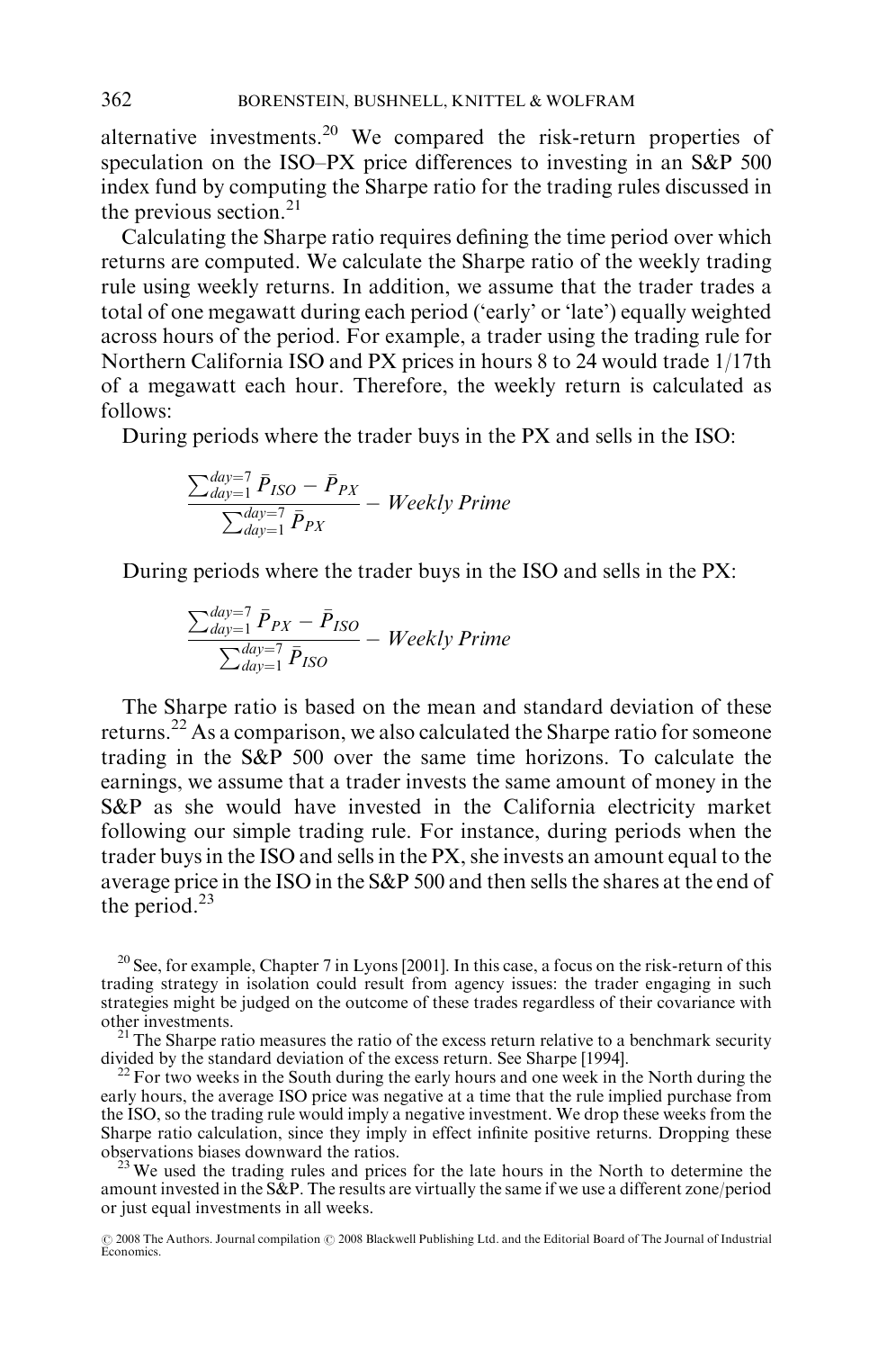| SHARPE KAHOS FOR WEEKLY TRADING KULES |             |            |             |            |                    |  |  |
|---------------------------------------|-------------|------------|-------------|------------|--------------------|--|--|
| Epoch                                 | North Early | North Late | South Early | South Late | <b>S&amp;P</b> 500 |  |  |
| April 8–Dec 31, 1998                  | 0.73        | 0.86       | 0.77        | 0.80       | $-0.09$            |  |  |
| Jan-Aug, 1999                         | 0.61        | 0.97       | 0.92        | 0.94       | 0.13               |  |  |
| Sept 1999–April 2000                  | 1.38        | 0.95       | 0.44        | 0.90       | 0.04               |  |  |
| May-Nov, $2000$                       | 1.68        | 1.37       | 0.65        | 1.02       | $-0.25$            |  |  |
| Total Sample                          | 0.71        | 0.97       | 0.64        | 0.87       | $-0.09$            |  |  |

**TABLEV** Sharpe Ratios forWeeklyTrading Rules

Table V lists the Sharpe ratios for the weekly trading rules.<sup>24</sup> The table illustrates that the returns from the trading rule were not the result of excess risk. In each period, the Sharpe ratios are considerably larger than those in the S&P 500. Speculating on the ISO–PX price difference had a much better return/risk ratio than investing in an S&P 500 index.

## IV(ii). Estimation Risk

In demonstrating both that there were systematic patterns of ISO–PX price differences and that simple trading rules would have been profitable, we used the entire sample from April, 1998, to November, 2000. In any new market, it may take participants time to learn about how market rules, market fundamentals and their own behavior affect prices. One might then ask how rapidly a trader could learn of the profitability of a trading rule during the sample period.

To investigate this issue, we re-ran the tests for the profitability of trading rules on a rolling basis using only the data available at different points in the sample. For example, using the 'last week' trading rule, we could ask how certain a trader could be of the profitability of the rule after, for example, five weeks of market operation. In that case, the trader would have five weeks of data, of which the first week does not contribute observations because there is no prior week outcome on which to base trades. Running the regression for the 28 days in this sample (days 8 through 35), we would find a p-value of 0.14 on the test of the profitability of this rule. The level of certainty, however, increases (p-value drops) rapidly with a few more weeks of data. Figure 3 shows the p-value of the 'last week' trading rule for the four zone/ time combinations. In all four cases, it is clear that a trader considering this rule would have been more than 95% certain of its profitability by week 10, and would have been virtually certain of its profitability by week 20.<sup>25</sup>

<sup>&</sup>lt;sup>24</sup> Sharpe ratios based on the monthly trading rules were very similar.  $25$  With the monthly trading rule, inference of profitability is only slightly slower and the rule's performance becomes less reliable for late-South near the end of the dataset.

<sup>© 2008</sup> The Authors. Journal compilation © 2008 Blackwell Publishing Ltd. and the Editorial Board of The Journal of Industrial Economics.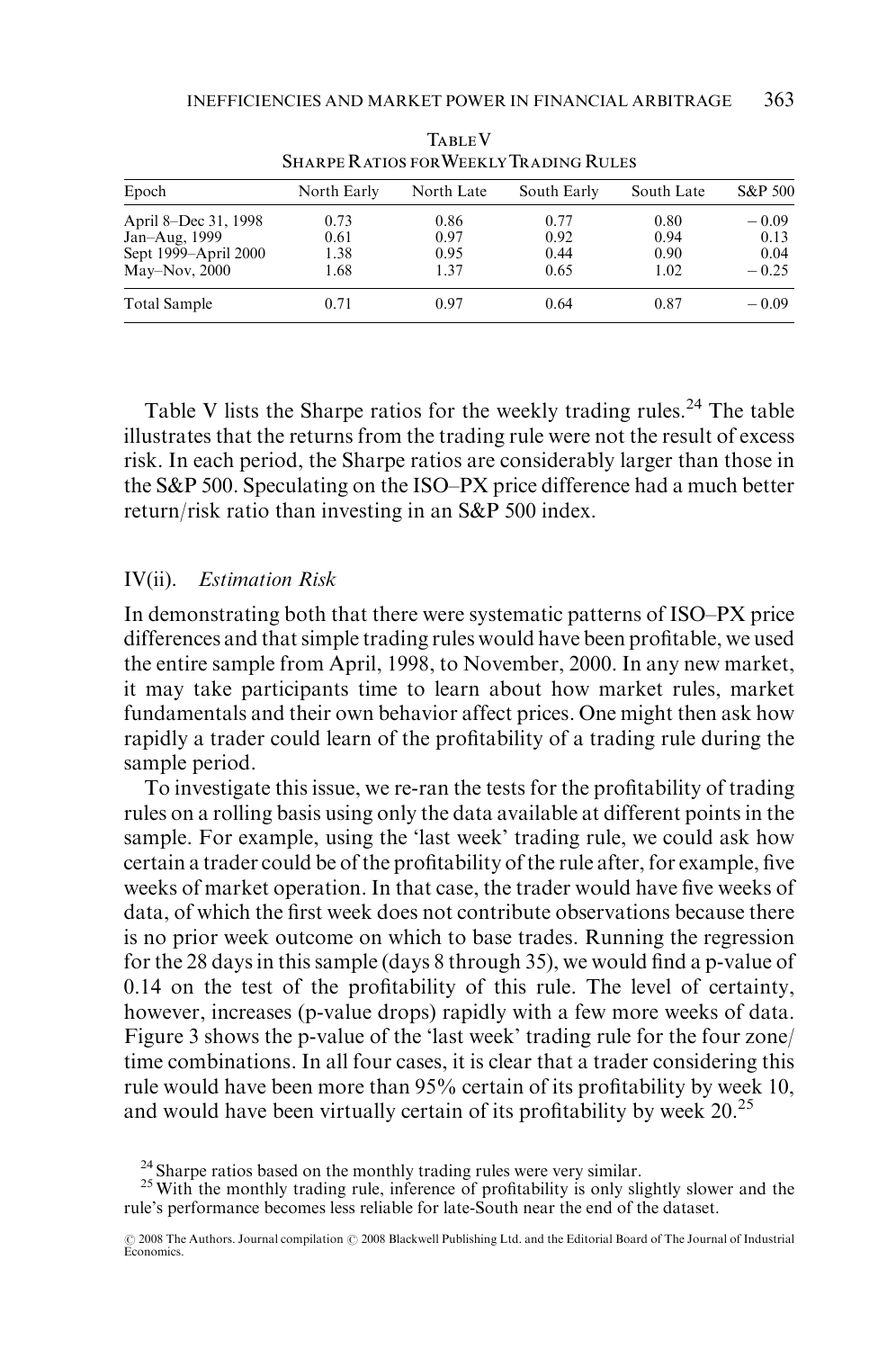

P-Values of Weekly Trading Rule

## IV(iii). Transaction Costs Within and Between Markets

Efficient price convergence between forward and spot markets can fail to occur if there are differential costs associated with contracting in either market. Absent other incentives, one would expect all volume to be traded in the lower cost market.

This may not occur, however, because either legal or political considerations constrain one or both parties, or because one or both parties receive other benefits from trading in the higher cost market, such as faster or easier settlements or more user-friendly bidding or dispatch rules. In that case, the price difference between the markets will depend on the incidence of the trading cost.

To illustrate this with a simple example, assume that the trading cost in the spot market is  $C_s = 1$  and the trading cost in the forward market is  $C_f = 2.50$ . Absent other considerations, we would expect traders to abandon the forward market and make all transactions in the spot market. Now assume that buyers are constrained to buy the bulk of their power in the forward market, while sellers are completely indifferent between the markets.<sup>26</sup>

 $26$ This is *not* intended to be a characterization of the California market. The actual incentives in the California market were much more complex.

<sup>© 2008</sup> The Authors. Journal compilation © 2008 Blackwell Publishing Ltd. and the Editorial Board of The Journal of Industrial<br>Economics.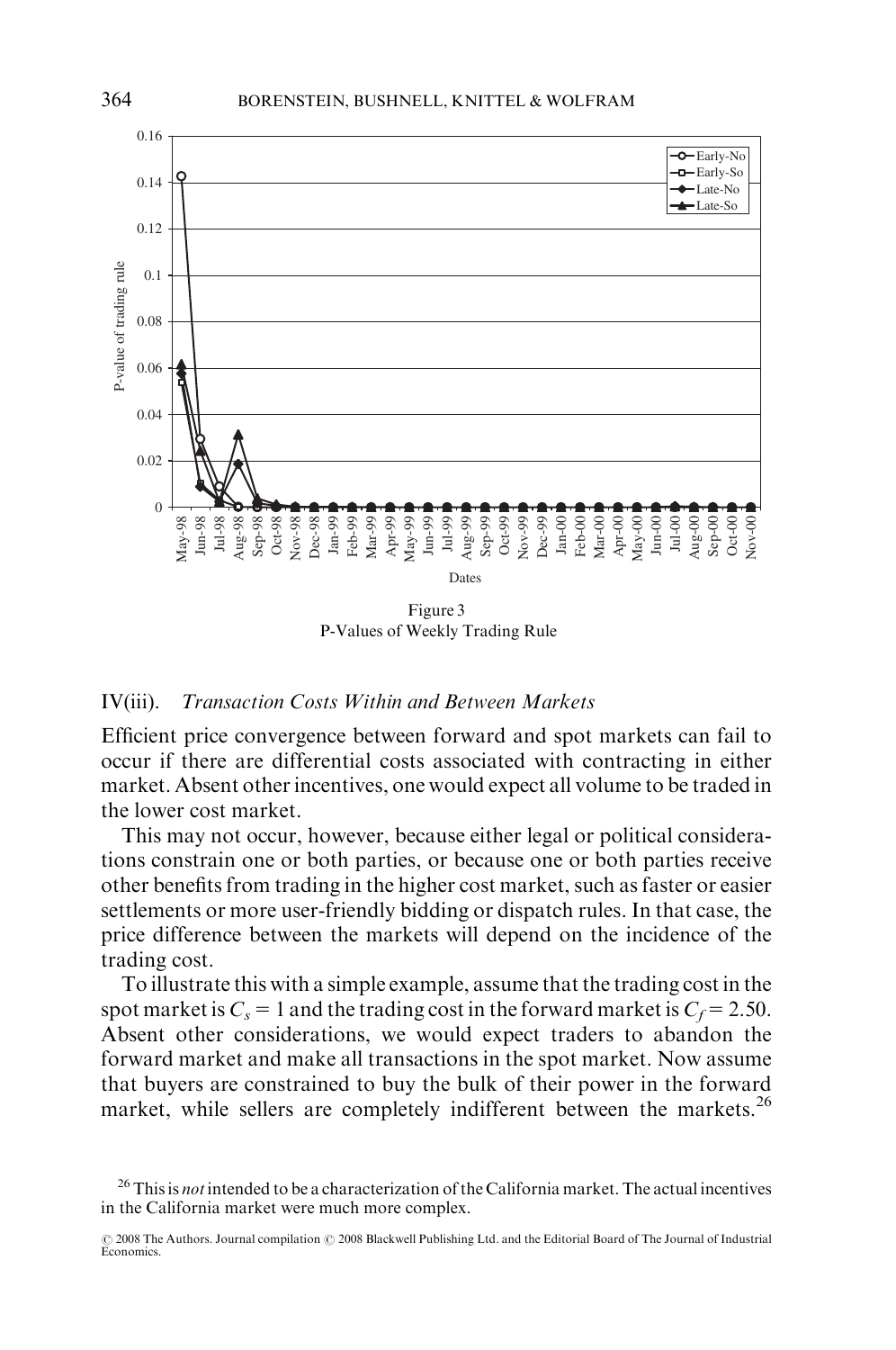Sellers must be induced to trade in the forward market, so the net price they receive must be as high as in the spot market. If the buyer paid the trading charge in each market, then the price in the spot market would have to equal the price in the forward market in order to induce sellers to do business in the forward market. The buyers, however, would pay that price plus  $C_f$ . If the charge were assessed on sellers, then the price in the forward market would have to exceed the price in the spot market by 1.50, so that the sellers would be indifferent between the markets.

In reality, if both markets survive even though they have different direct trading costs, it is likely because both parties get some additional benefits from the higher direct-cost market. The difference in the direct trading costs is likely to then be a bound on the extent to which the prices in the two markets can differ. The incidence of the difference between the trading charges will be shared between the buyers and sellers depending on which side, on the margin, gets greater value from trading in the higher cost market.<sup>27</sup>

The ISO–PX price differences that we have found are difficult to reconcile with an explanation of differential trading costs for two reasons. First, the direction of the price difference changes numerous times during the period we study while there is little evidence that the relative cost of transactions in the two markets changed significantly and no evidence that changes in the forward premium or discount is associated with changes in relative transaction costs.<sup>28</sup> Second, the price differences that began in May, 2000, are far in excess of the magnitudes of transaction costs. We know of no evidence that transaction costs in either market changed substantially at the beginning of summer, 2000, and the trading costs are so small that our results remain largely unchanged when we adjust the prices to reflect the trading costs imposed in the two markets (see BBKW [2004]).

## IV(iv). Market Power in Arbitrage and Barriers to Entry

We have established that (1) there were profitable (in expectation) risky arbitrage opportunities between the ISO and PX power markets using simple trading rules, (2) that the risk associated with these trades was not great compared to the potential return and was diversifiable, (3) that it should have been apparent to traders early in the life of the market that these arbitrage opportunities existed, and (4) that transaction costs do not seem to be a viable explanation for the persistence of these price differences. Thus, it seems unlikely that the outcomes we observed could be explained as part of

 $2<sup>27</sup>$  It is possible that traders on one side will strictly prefer the market with the lower direct trading costs, even before accounting for the trading costs, in which case the equilibrium price

<sup>&</sup>lt;sup>28</sup> BBKW [2004] discusses in more detail the differences in trading costs between the two markets.

<sup>© 2008</sup> The Authors. Journal compilation © 2008 Blackwell Publishing Ltd. and the Editorial Board of The Journal of Industrial Economics.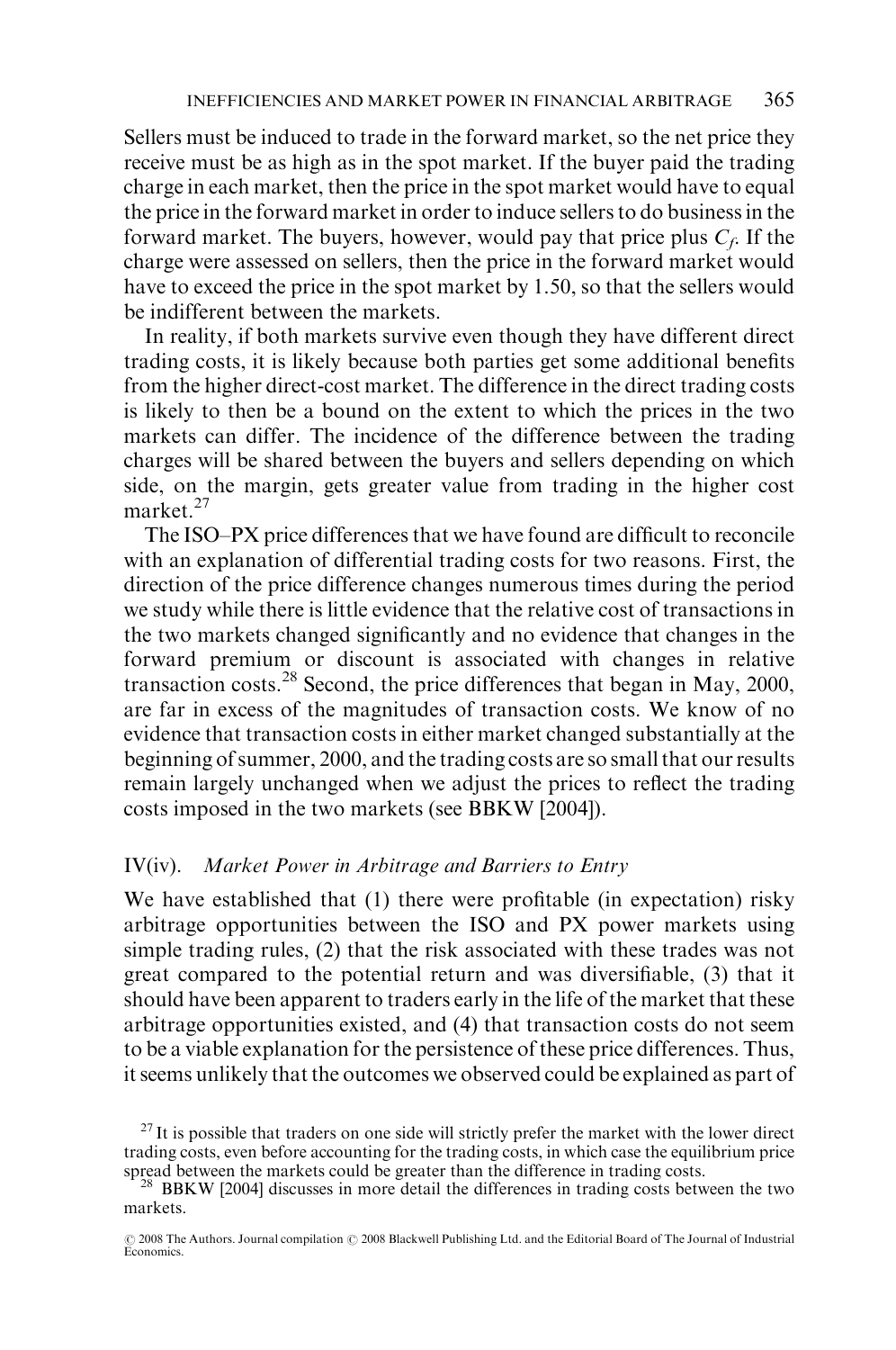a competitive financial market for electricity. In this section, we discuss evidence on the market power and incentives of three types of parties that could have profited from the ISO–PX price differences: electricity buyers, electricity sellers and arbitrageurs.

Electricity Buyer Market Power. Among the 'physical' players in a position to take advantage of ISO–PX price differences were the three utilities that accounted for most of the demand in the market. The utilities were expected to purchase the bulk of their demand (as forecasted a day ahead of time) through the PX and use the ISO to cover imbalances caused by last-minute demand shocks. Though no attempt was ever made to penalize the utilities for using the ISO market, there was a common perception that they should not make significant purchases of forecastable demand in real time.

Prior to the spring of 2000, the utilities also had little incentive to attempt to reduce their aggregate purchase costs by moving purchases between the markets, but that changed around May, 2000. To understand why, one needs to understand the Competition Transition Charge (CTC). The CTC was a surcharge on all electricity sales that was designed to allow the utilities to recover losses that were incurred when their capital stock of generation plants was effectively devalued by the deregulation process. The losses were called 'stranded costs.' Each utility was assigned a total stranded cost that it was allowed to recover through the CTC. Each utility was allowed to collect a CTC surcharge on power sold to all customers in its service area until either it recovered its stranded costs or until March, 2002, whichever came first. The CTC surcharge, however, was not a fixed amount per kilowatt-hour. Instead, the law fixed the retail price utilities charged for energy (at about 6 cents per kWh equal to \$60/MWh). The difference between the retail revenue earned at the fixed retail price and the wholesale cost of electricity was the CTC payment to the utility.

The incentives that stranded costs recovery through the CTC created depended very much on whether the utility thought the March, 2002, cutoff date would be a binding constraint. When wholesale prices were low in 1998 and 1999, the CTC recovery payment was high, and most observers believed that the utilities would collect their total stranded costs prior to the March, 2002, cutoff. In fact, SDG&E, the smallest of the utilities, did complete its stranded cost recovery in June, 1999, after which the retail price freeze ended for SDG&E customers and the utility was allowed to pass through changes in wholesale purchase costs.<sup>29</sup> So long as the utilities believed that the March, 2002, cutoff would not be binding, they had little incentive to try to

<sup>&</sup>lt;sup>29</sup> Actually, in late August, 2000, the State passed legislation reimposing a fixed retail rate on SDG&E, but also made it clear that SDG&E would be made whole for any losses it suffered as a result of this change. See Bushnell & Mansur [2005] for further details.

<sup>© 2008</sup> The Authors. Journal compilation © 2008 Blackwell Publishing Ltd. and the Editorial Board of The Journal of Industrial<br>Economics.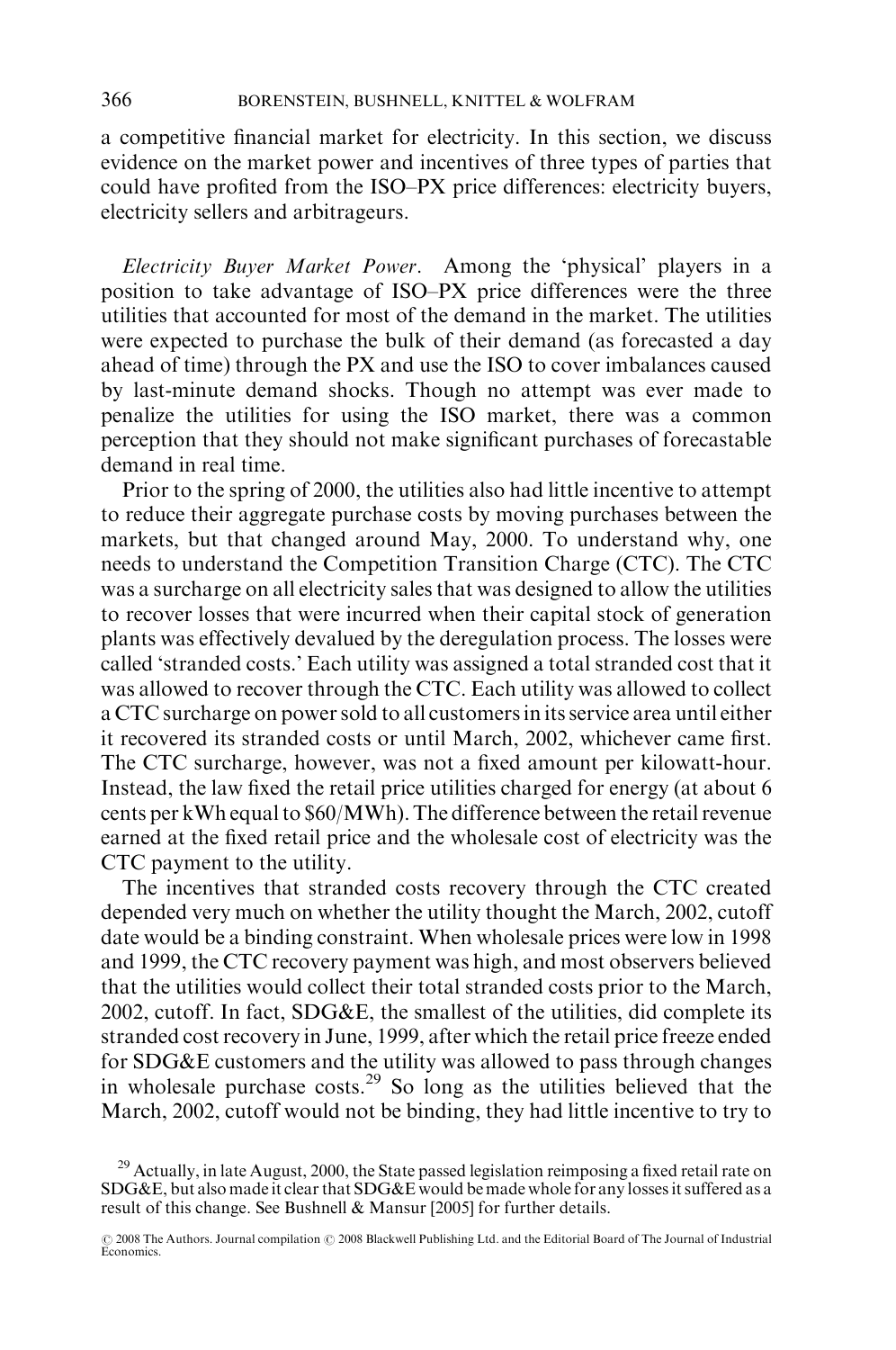minimize their purchase cost. Reductions in the wholesale price would only have sped up collection of their CTC and would not have increased the total amount collected.<sup>30</sup>

All that changed around June, 2000. When wholesale prices increased to well above \$60/MWh in June, 2000, PG&E and SCE began collecting 'negative CTC payments.' In other words, they were losing money on each kilowatt-hour sold, which made it much more likely that the March, 2002, cutoff for stranded cost recovery would have been binding. With a binding date cutoff for the CTC, utility shareholders become the residual claimants on any reduction of power procurement costs prior to March, 2002. Thus, the increase in price levels gave the utilities stronger incentives to lower their procurement costs.

Though the three utilities were major buyers in the power market, their market shares did not give them monopsony power in the traditional sense, since the utilities in their role as distributor had no control over the aggregate quantities of end-use consumption. They did, however, have discretion over the market in which the power was purchased.

Because the supply curve in the PX was upward sloping, if a utility shifted some of its purchases from the forward market to the spot market, and this shift was not anticipated by suppliers, it would lower the forward price.<sup>31</sup> In a very simple model, the move would not change the ISO real-time price because the ultimate level of demand would not be altered; the intersection of the market level (or 'physical') supply curve and the demand would be unchanged.

This logic is depicted graphically in Figures 4 and 5. In Figure 4, the expected total retail electricity demand is represented by the inelastic demand curve  $\overline{O}$  and the market level supply curve is represented by the upward-sloping supply curve S. The markets are in equilibria with the forward price equal to the expected spot price and no net transactions occurring in the real-time market. Deviations between the forward and spot prices occur only when the inelastic demand differs from its forecast level.

<sup>&</sup>lt;sup>30</sup> The only benefit from reducing the wholesale price, therefore, was the interest gained from collecting this money sooner. Given that interest rates were low, this probably was a weak incentive.<br><sup>31</sup>Why the PX supply curve was upward sloping is a question we don't attempt to answer

here. If all bidders had symmetric expectations about the spot price, were risk neutral and faced no penalty for using the spot market, the PX would effectively be a financial forward market and participants would stand ready to buy or sell at their expected spot price with infinite elasticity. Risk aversion on the part of some buyers and sellers would lead to upward-sloping supply and downward-sloping demand in the PX, even though the presence of other riskneutral firms could be expected to eliminate price differences. Similarly, a penalty or tax on realtime transactions would lead to an upward-sloping PX supply curve by in a sense moving 'physical' transactions into the forward market. In order to have this effect, the penalty would have to be nonlinear in the size of the real-time transaction. This includes policies that ignore a modest reliance on the real-time market but react to significant real-time volumes.

<sup>© 2008</sup> The Authors. Journal compilation © 2008 Blackwell Publishing Ltd. and the Editorial Board of The Journal of Industrial<br>Economics.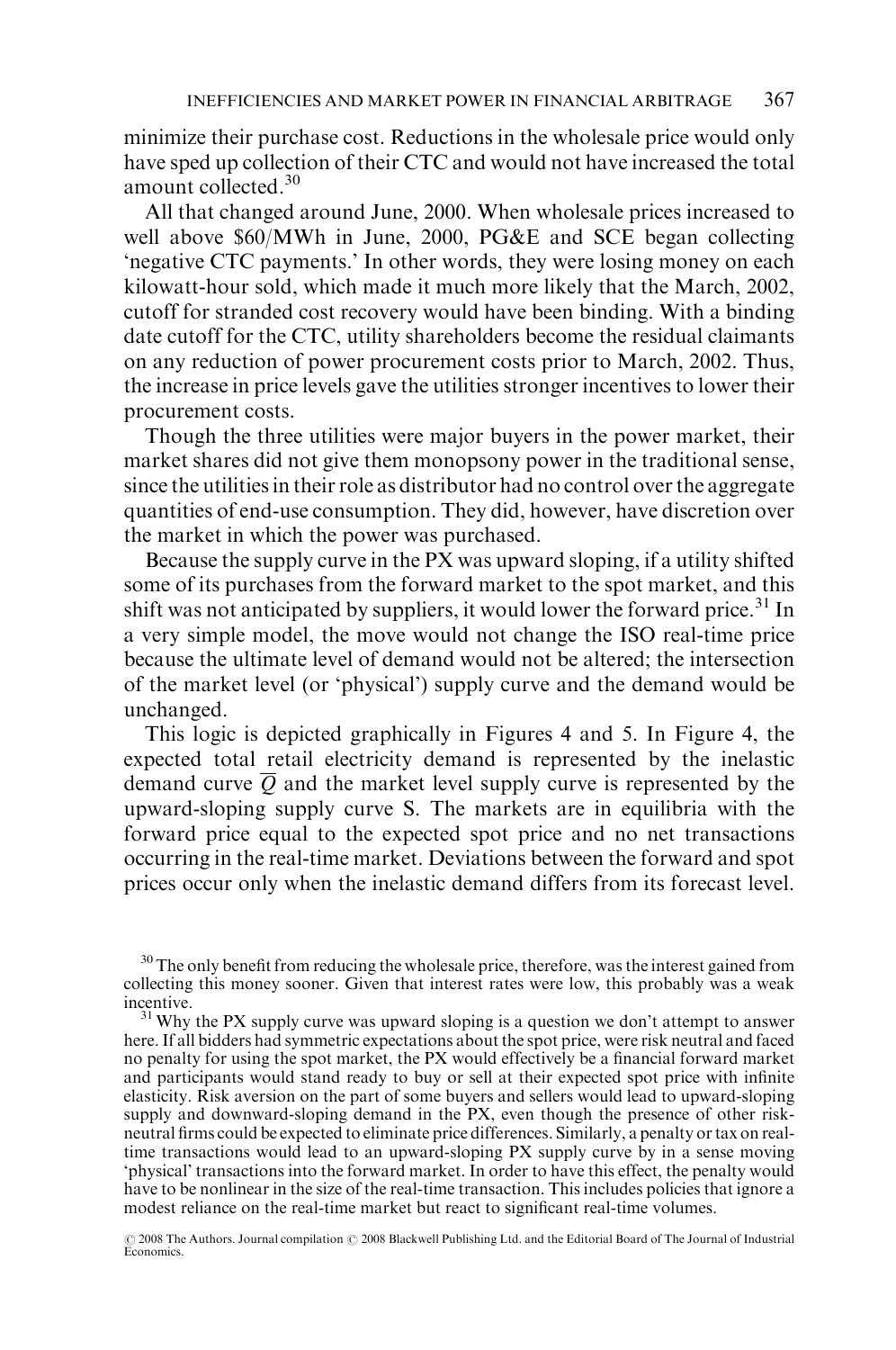

Unanticipated Decrease in Forward Demand

For example, if the real-time demand level is lower than forecast, then the net quantity transacted in the spot market will be negative and the market will move down the market supply curve resulting in a spot price that is lower than the forward price. Conversely, if there is a positive shock to demand, the spot price will be greater than the forward price.

In Figure 5, there is an unanticipated decrease in the forward market demand representing the decision of a buyer (such as one of the utilities) to shift yunits of demand from the forward market to the spot market. This is accompanied by an unanticipated increase in the spot market demand. The forward price is reduced. Because final demand and supply remain unchanged, the spot market price is unchanged. Alternatively, if some generation is available only at higher cost in real time–for instance,

<sup>© 2008</sup> The Authors. Journal compilation © 2008 Blackwell Publishing Ltd. and the Editorial Board of The Journal of Industrial<br>Economics.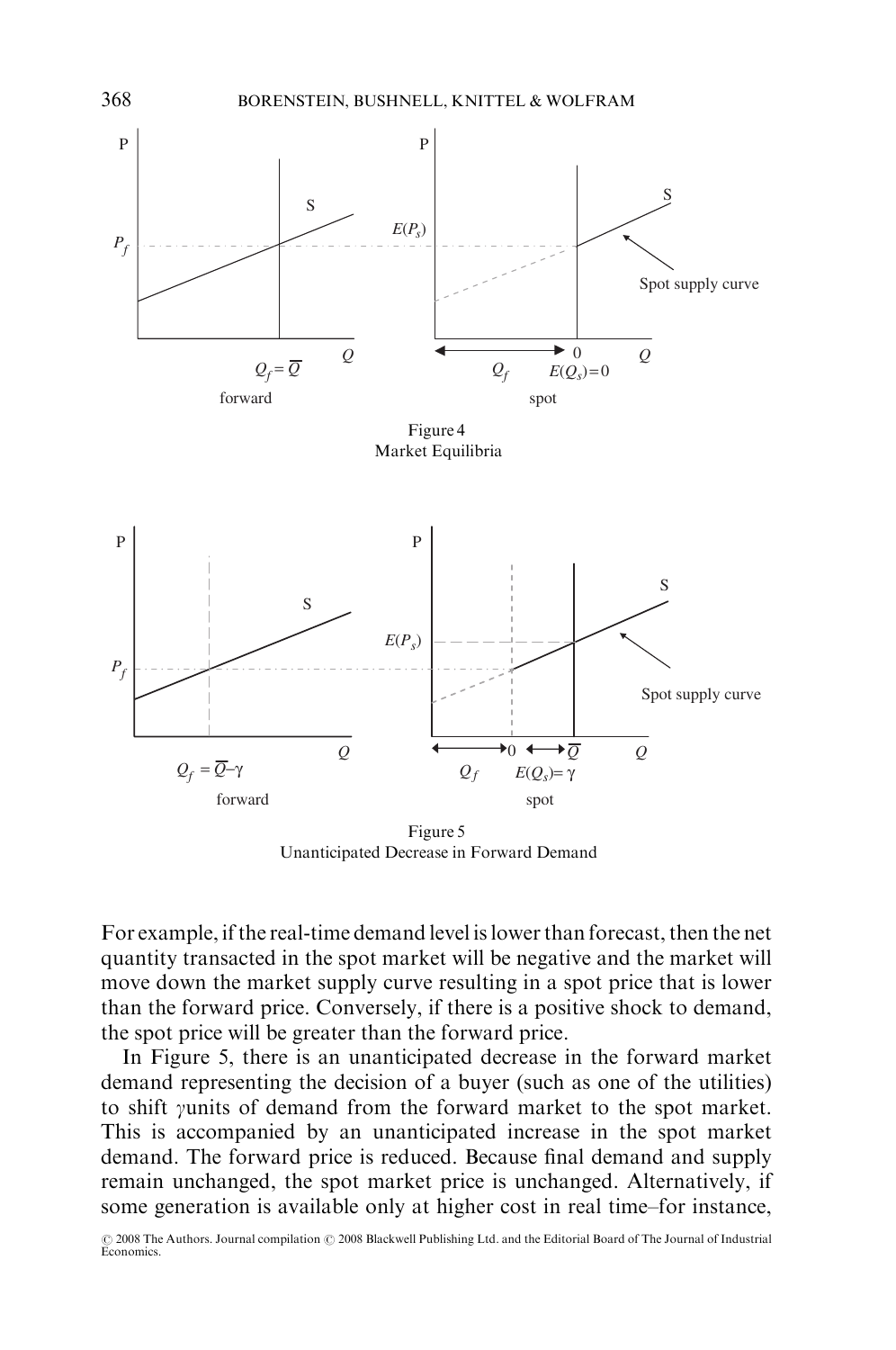

Monthly Average Percentage of Total Demand Bid into PX at ISO Price

because there is a (possibly implicit) penalty for large sales in the real-time market – then this strategy could increase the ISO price. Still, the net impact could be to reduce procurement costs if the savings from the price reduction on a large purchase quantity in the PX were greater than the increased cost on the price increase on a comparatively small purchase quantity in the ISO.

There is strong documentary and empirical evidence that PG&E attempted just such a strategy by moving demand out of the PX. For instance, in a subsequent regulatory filing, they described this strategy and explained that 'paying a higher price in the ISO market for the incremental portion of total load [demand] was more economical than bidding higher prices into the PX market and paying a much higher price in the PX for every MW purchased' in that market.<sup>32</sup>

Figure 6 helps identify the timing of PG&E's attempt to move demand out of the forward market. It plots the fraction of each of the three utilities' total end use demand that they bid into the forward market at or above the eventual ISO price.<sup>33</sup> SCE and SDG&E both consistently bid  $70\% - 80\%$  of their demand into the PX, while the fraction that PG&E bid in began declining in May, 2000, and fell from averaging about 80% in January-April, 2000, to about 50% in August through November, 2000. Figure 7 highlights differences among the demand curves the utilities bid in the PX. PG&E and SDG&E both bid downward sloping demand curves into the

<sup>&</sup>lt;sup>32</sup> See PG&E [2002], p. 009.<br><sup>33</sup> We use the ISO price in order to control for changes in cost and supply conditions that affect the 'relevant' part of the utilities' demand curves. We use the ISO price in the North for PG&E and the ISO price in the South for the other two utilities.

<sup>© 2008</sup> The Authors. Journal compilation © 2008 Blackwell Publishing Ltd. and the Editorial Board of The Journal of Industrial Economics.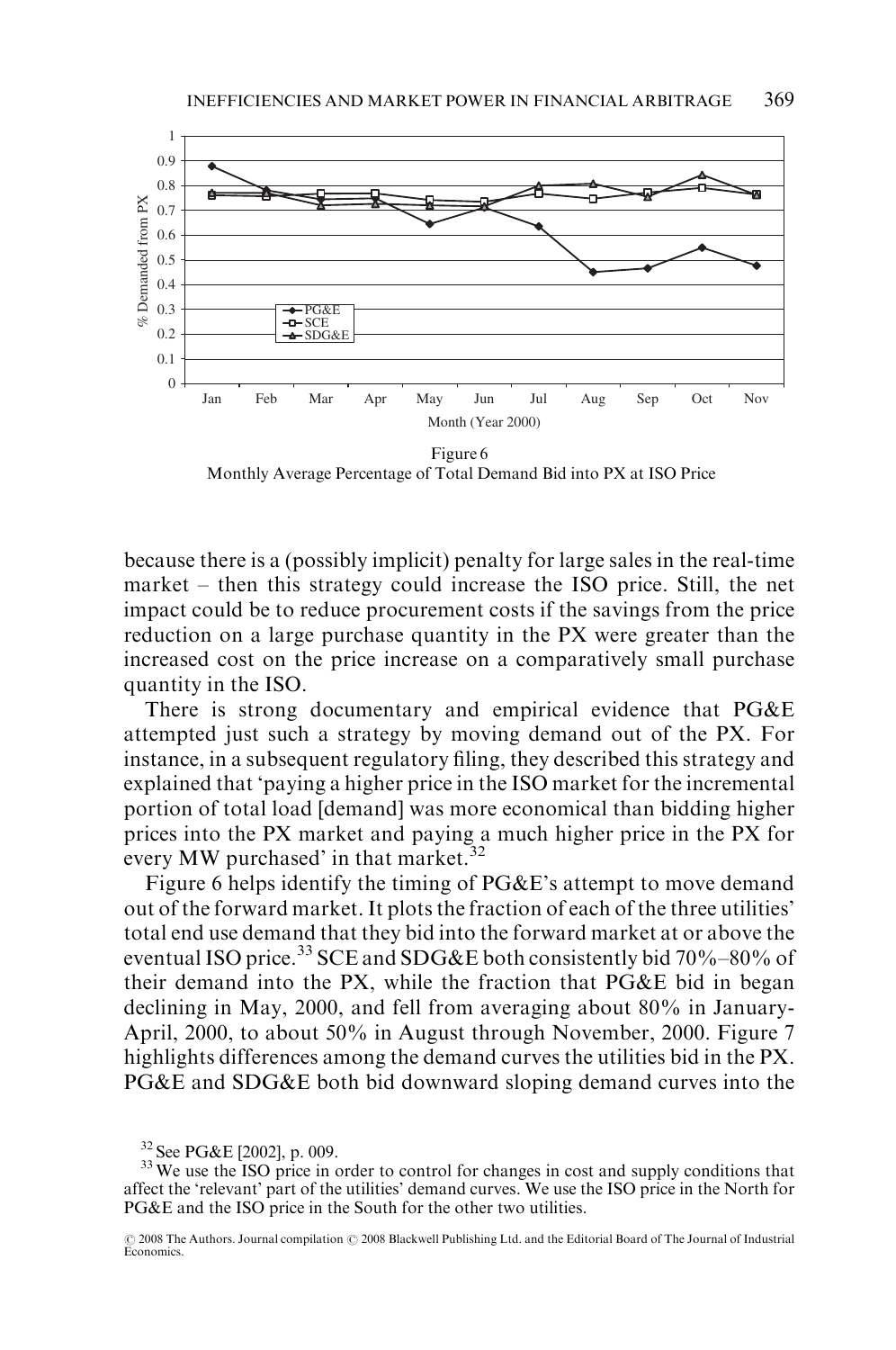

Utility PX Demand as a Fraction of Total Utility Demand

PX, while SCE bid nearly completely inelastic demand curves. As market prices rose through summer, 2000, for the reasons discussed above, the market equilibrium shifted along PG&E's and SDG&E's demand curves. SDG&E offset this by shifting their demand curve out between June and August, 2000. PG&E did not do this; in fact it shifted its demand slightly inward. As a result, PG&E purchased less and less through the PX market<sup>34</sup>

The relationship between ISO and PX prices changed markedly in May, 2000, consistent with a change in PG&E's buying strategy. Beginning in May, 2000, PX prices in the North averaged substantially below ISO prices (see Figure 1a), with the differences becoming still larger in July, 2000. Prices in the South exhibited much less change; the PX prices averaged only slightly lower than the ISO in SP15 (see Figure 1b).

All of our evidence suggests that PG&E pursued the monopsony strategy but SCE did not. There is no record indicating why they did not, but it is possible that the presence of SDG&E as an additional buyer in the South made it harder for them to move the PX price. Also, SCE could free ride off of PG&E's strategy as it benefited from the lower PX prices without

<sup>34</sup>The abrupt flattening of the utilities' August demand curves at \$250, most notable for PG&E, reflects their rational response to the lower ISO price cap of \$250, which became effective August 8th, 2000. Even though PG&E's PX demand flattens more than the other utilities' near the ISO price cap, and the price cap was sometimes binding, the pattern in Figure 7 is very similar if we drop those hours.

<sup>© 2008</sup> The Authors. Journal compilation © 2008 Blackwell Publishing Ltd. and the Editorial Board of The Journal of Industrial<br>Economics.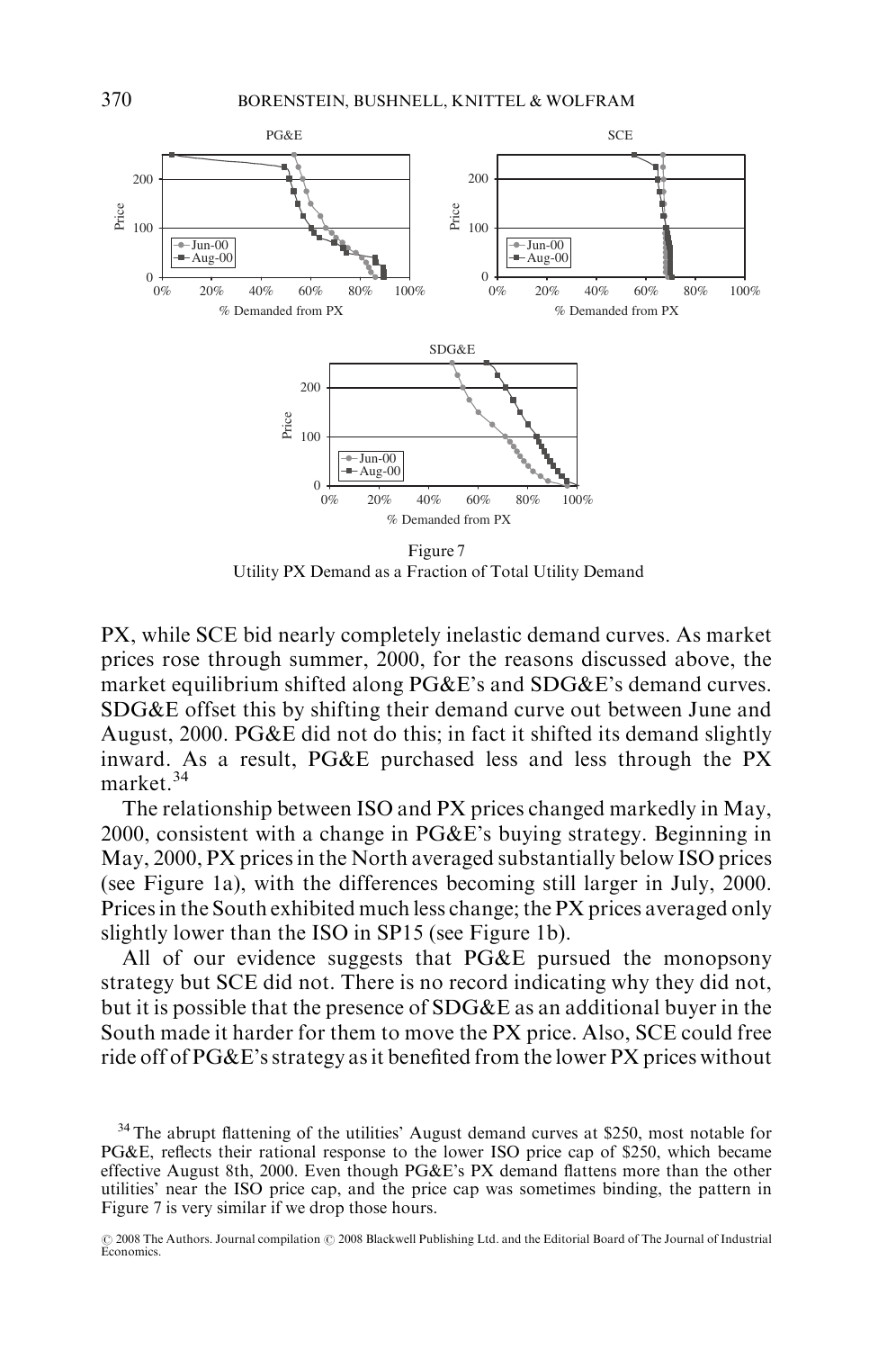having to pay the higher ISO price on any of its own purchases.<sup>35</sup> Because SDG&E had completed its collection of stranded costs by 2000 and thereafter passed its purchase costs through to retail customers, SDG&E faced much less incentive to minimize its purchase costs.

Market Power of Arbitrageurs. The strategy discussed in the previous section relies on the shift in demand across markets being unanticipated. It is clear that at least some firms operating in the market knew of the predictable forward/spot price differences and devised strategies to arbitrage the price differences. Since firms that had no physical supply nor served any end-use demand were not supposed to trade in the ISO market, pure arbitrageurs were technically not allowed.<sup>36</sup> However, several parties, most famously Enron, traded large amounts beyond their physical positions in the markets.

Enron's activities illustrate the possible strategies. Enron's physical presence in California included the power from the generation assets that their subsidiary in Oregon, Portland General Electric, regularly exported to California and the obligations that their subsidiary Enron Energy Services (EES) had to meet the demand of several large buyers, including the University of California, who had opted to leave the utilities and buy power from EES. To take advantage of the fact that ISO prices were consistently higher than PX prices after May, 2000, EES could overstate their demand in the PX market. They could then sell in the ISO market the difference between what they bought in the PX and what they actually needed to meet demand of customers. Enron internal memos released to the FERC described this as the 'Fat Boy' trading strategy (see Yoder and Hall [2000]). Other documents describe the reverse strategy as 'Thin Man:' when the PX price was expected to be higher than the ISO, Enron would schedule more generation than it intended to provide through the PX and then buy it back through the ISO.

Restricting the market to physical parties created one barrier to entering the ISO–PX arbitrage business. In addition, there was ambiguity about whether arbitrage trades violated ISO and PX rules. Among the parties that were allowed to trade in both the ISO and the PX, there could well have been either differences of opinion about how to interpret the rules or different valuations of the risks associated with skirting the rules. Rules for traders in the PX and ISO were collected in their Market Monitoring and Information

<sup>35</sup> We have been told by SCE officials that they considered a strategy of bidding so as to purchase a substantial fraction of their forecast demand in the CAISO real-time market, but rejected it because they concluded that it would be in violation of the spirit, and possibly the letter, of the market rules.<br><sup>36</sup>Traders could get around the restrictions to only make physical trades by scheduling

power to be supplied or consumed at 'import' interfaces with neighboring regions. The California ISO had limited ability to monitor the production or consumption activity outside its own control area.

© 2008 The Authors. Journal compilation © 2008 Blackwell Publishing Ltd. and the Editorial Board of The Journal of Industrial Economics.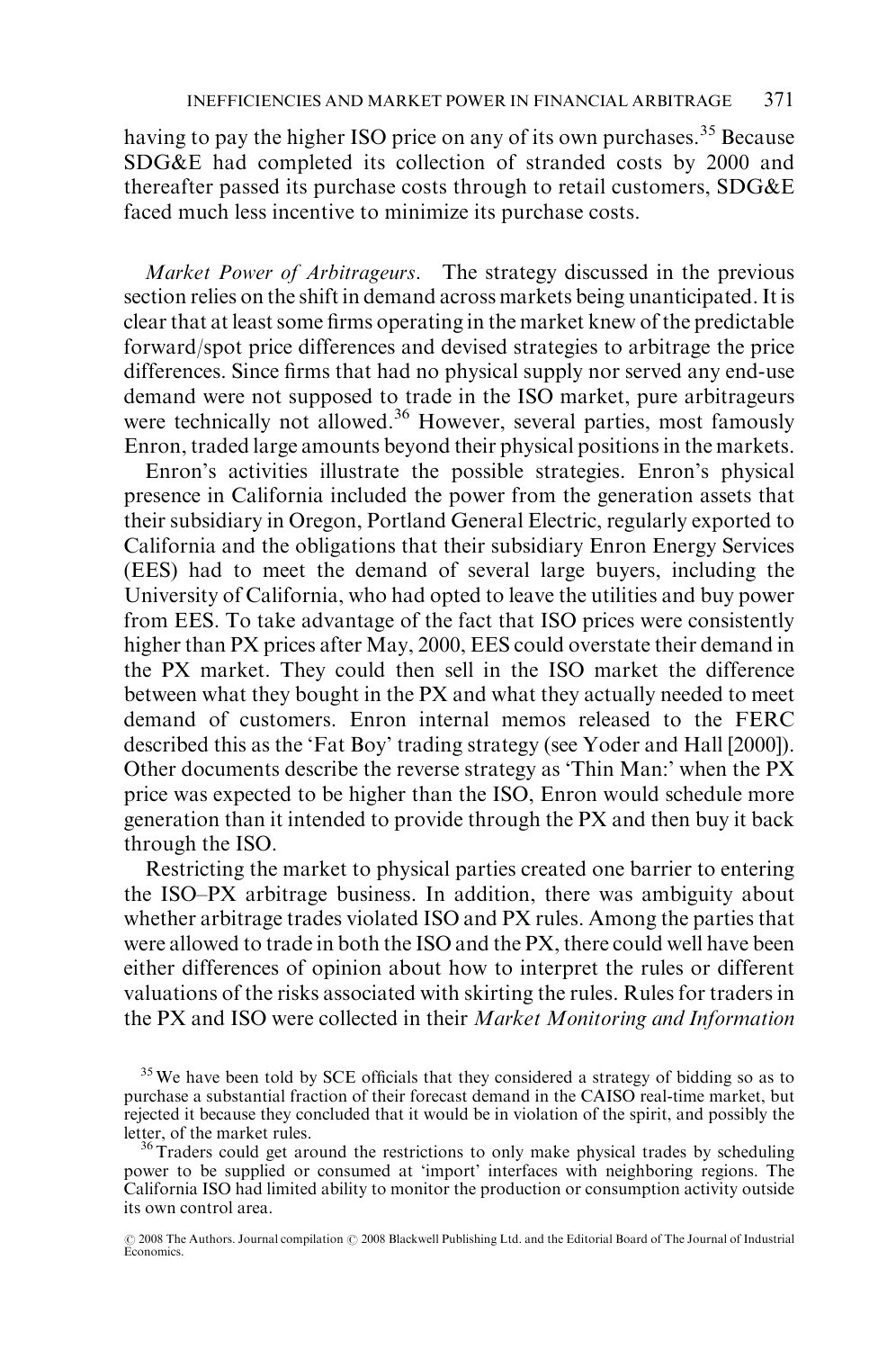Protocols (MMIP), and included general prohibitions against 'gaming' and 'anomalous market behavior,' which it defined as including, 'bidding patterns that are inconsistent with prevailing supply and demand conditions' (California ISO, MMIP, 2.1.1.4). Enron was aware of these provisions, as they are described in Yoder and Hall [2000]. By June, 2000, the parties had reason to believe that the ISO would not penalize 'overscheduling demand' (i.e., purchasing more power forward than the retailer believed it would need in real time) since the ISO was more concerned about PG&E's 'underscheduling.' One party, Reliant, claimed that the ISO took actions to assist Reliant in overscheduling demand through the PX (see FERC [2003] p. VI-24).

After the release of the Enron memos, FERC initiated an investigation of trading strategies in the California markets. Two interesting facts have come out of this investigation: Arbitrage profits were concentrated between Enron and one other large firm with possible ties to Enron, and Enron took steps to coordinate arbitrage trades among market participants. This suggests that the ambiguity in the rules governing arbitrage and the restriction of physical players may have been sufficient to give Enron market power in the arbitrage market.

Information on the concentration of arbitrage trades comes from an analysis that the ISO staff did of which parties benefited from the 'Fat Boy' strategy (California ISO [2003]). The report identifies hours in which firms scheduled substantially more than their actual demand (specifically, when forecast exceeded actual by more than 13% or by more than 25 MWs) and calculated the profits they earned on the excess. Though 33 parties earned more than \$20,000 through overscheduling between January 1 and October 1, 2000, Enron trades accounted for about 28% of the volume of 'Fat Boy' activity, and Powerex, the marketing arm of BC Hydro, accounted for 15%. The Enron memos and other internal documents claim that Enron had assisted Powerex in making Fat Boy transactions (see Yoder and Hall [2000] p. 2), suggesting that they may have shared their strategy with Powerex. Powerex has subsequently denied having such a relationship with Enron (Peterson [2002]).

Internal Enron documents also suggest that Enron was attempting to coordinate arbitrage trades across parties, and had implemented specific profit-sharing rules with other parties. FERC [2003] cites sections of the Enron Services Handbook, which appears to contain instructions to traders. Under a section, 'Who do you call and what action to take?' there are six parties listed under the Fat Boy transaction and instructions to the Enron traders to tell them to 'fake or increase load [demand]' in the PX. The sharing rules for four of the six parties are straight 50-50 splits of profits or losses, while the other two have more complicated sharing rules.

The presence of arbitrageurs would mitigate the success of PG&E's strategy and thus reduce the price difference, but would not necessarily drive

<sup>© 2008</sup> The Authors. Journal compilation © 2008 Blackwell Publishing Ltd. and the Editorial Board of The Journal of Industrial<br>Economics.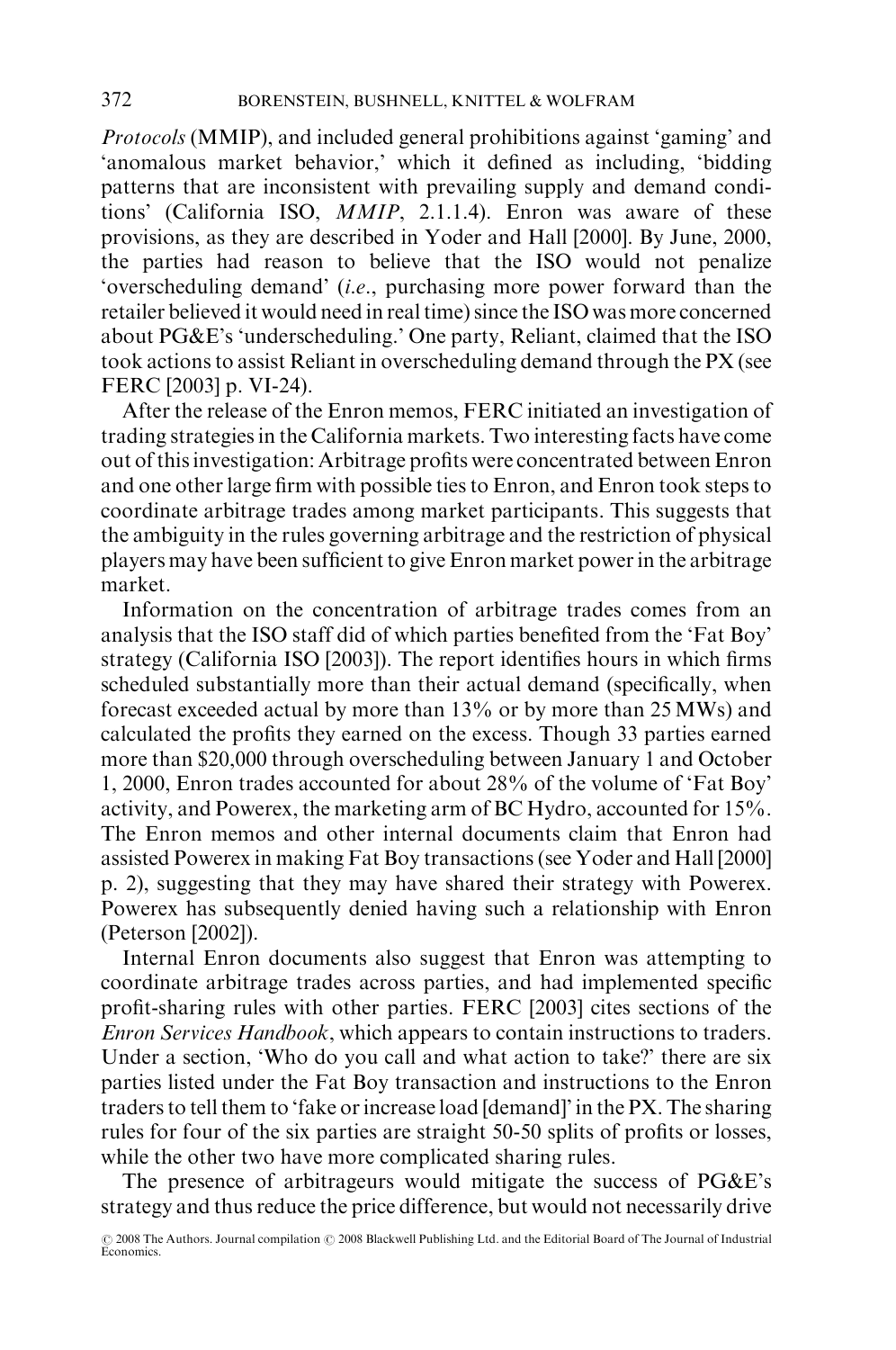

Figure 8 Monopoly Arbitrage with Unanticipated Decrease in Forward Demand

it to zero. Given the uniform price auction in both the forward and spot markets, profits from the arbitrage trades were equal to the price difference times the amount traded, implying that the profit maximizing trade would reduce the price difference, but not eliminate it. This is depicted in Figure 8. We begin with the same monopsony trade as in Figure 5, but allow for an arbitrageur, with no physical assets, to respond to the price difference by buying  $Q_a$  MWh of power in the forward market. Because the arbitrageur cannot take delivery of the power, she is forced to reverse her position in the spot market, which effectively requires her to bid  $Q_a$  MWh in the spot market at a price of zero.

By increasing the forward demand, the arbitrage trade increases the forward price, but does not influence the spot price, since the ultimate demand level is unchanged. Therefore, the price difference is reduced, but not eliminated. The optimal amount of the arbitrage trade will depend on the shape of the supply curve and the size of the monopsony trade.<sup>37</sup> In addition. greater competition in arbitraging would result in greater aggregate arbitrage trades. At some point, we would expect the competitive pressures to eliminate the price difference. In the case of the California electricity markets, the evidence suggests that the arbitrage market was sufficiently concentrated such that price differences remained.

Seller Responses to Monopsony Strategy. Besides firms that took advantage of the price difference through financial trades, we would expect

<sup>&</sup>lt;sup>37</sup> To see this, suppose the supply curve was quadratic in quantity,  $S = a + bQ + cQ^2$ . In this case the forward price would be  $p_f = a + b(Q_f + Q_a) + c(Q_f + Q_a)^2$ , while the spot price would be  $p_s = a + bQ_s + cQ_s^2$ . The monopolist arbitrageur would maximize  $(p_s - p_f)Q_a$  which yields a solution of  $Q_g^* = \frac{1}{2b+4cQ_f} \left(bQ_s - bQ_f + cQ_s^2 - cQ_f^2\right)$ as monopolist arbitrageur would maximize  $(p_s-p_f)Q_a$  which yields a  $\left(bQ_s-bQ_f+cQ_s^2-cQ_f^2\right)$ ; this is an increasing function of c, the curvature of the supply function, and  $Q_s - Q_f$ .

<sup>© 2008</sup> The Authors. Journal compilation © 2008 Blackwell Publishing Ltd. and the Editorial Board of The Journal of Industrial Economics.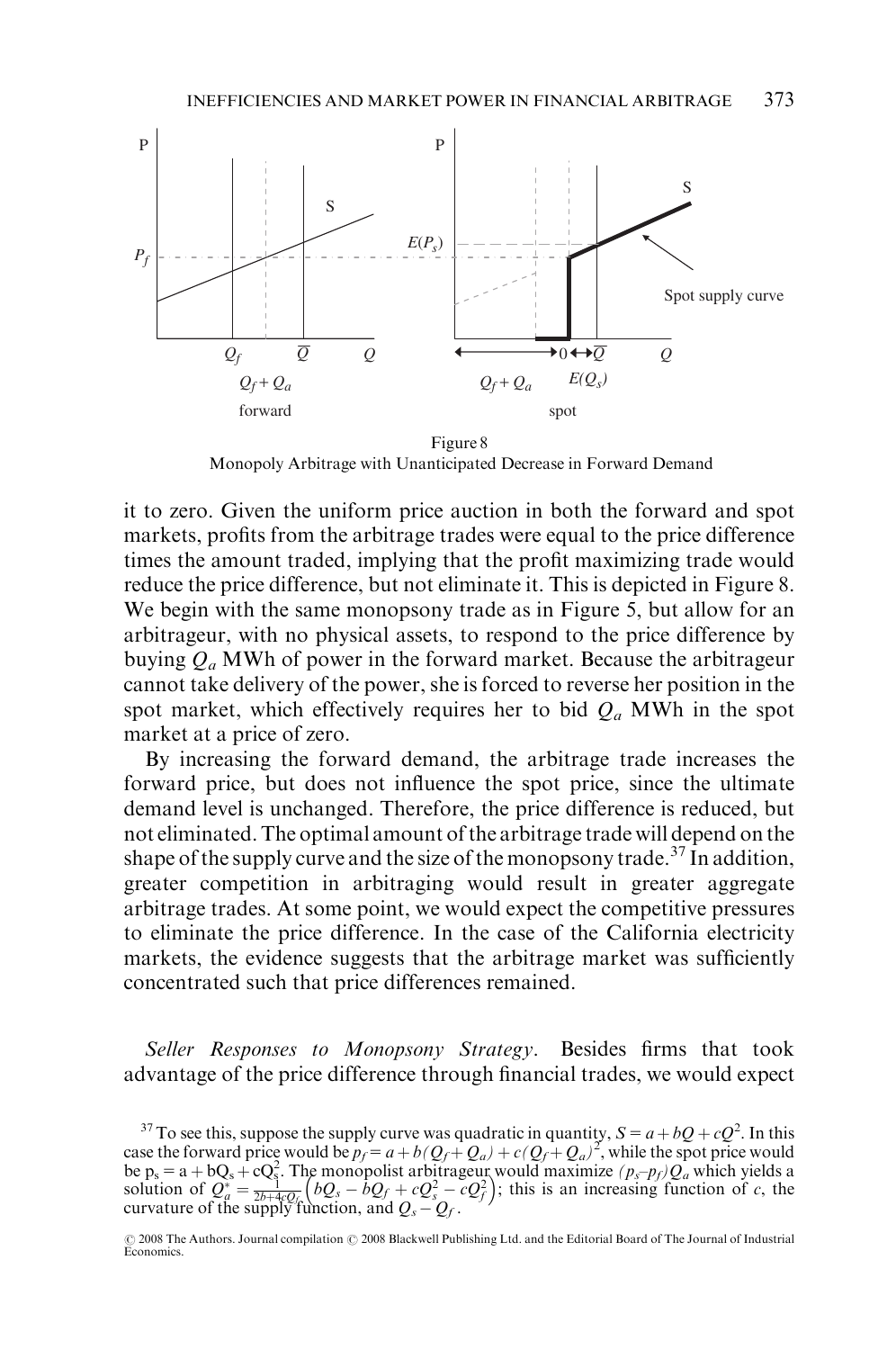that firms with net sell positions in California would respond to PG&E's demand reduction strategy by selling more of their output in the ISO market. There is documentary evidence suggesting that some of the suppliers did this. For example, Williams Energy in its FERC disclosure in the Enron proceeding (see Williams [2002] p. 7) states that,

'unlike Enron, Williams has dispatch rights to generation assets in California that enable it to sell power into the Real Time market. Thus Williams does not have the incentives that were apparently driving Enron to schedule demand in the Day Ahead schedule which it could cut to sell energy in the Real Time market. Williams could simply sell its own generation in the Real Time market'.<sup>38</sup>

The migration of volume out of the PX undermined its viability. The PX suffered another blow, which was ultimately fatal, when the Federal Energy Regulatory Commission announced a preliminary ruling in November and final decision in December, 2000, that required the three California utilities to stop selling their own power through the PX. Volume in the PX plummeted in December, 2000 and January, 2001. On January, 31, 2001, the California Power Exchange ceased operations of a day-ahead electricity market.

## V. CONCLUSION

Profitable arbitrage opportunities can persist in reasonably functioning financial markets if capital restrictions, limited information and other more explicit barriers to trading limit the number of traders. We have studied one case of this in the California electricity market. Although the day-ahead market of the PX and the real-time market of the ISO played very different institutional roles, and operated under quite different market rules, they were fundamentally markets for the same product. The level of price convergence between these two markets was therefore an indicator of the ability of firms to overcome informational and institutional barriers to efficient trade.

We have established that significant price differences existed between the PX and the ISO during several periods in the PX's 32 months of operation, particularly during the last seven months. Some trading strategies with positive expected return existed; these strategies were risky, but the risk was highly diversifiable and the expected return was quite large in comparison to the risk.

<sup>38</sup> We have analyzed the PX bid curves of the deregulated suppliers. While there is some indication that some of them were selling less through the PX especially by the fall of 2000, there are too many confounding factors-cost changes, contractual commitments, and the fact that many also had retail power commitments—to conclude statistically that deregulated sellers as a group moved out of the PX.

© 2008 The Authors. Journal compilation © 2008 Blackwell Publishing Ltd. and the Editorial Board of The Journal of Industrial<br>Economics.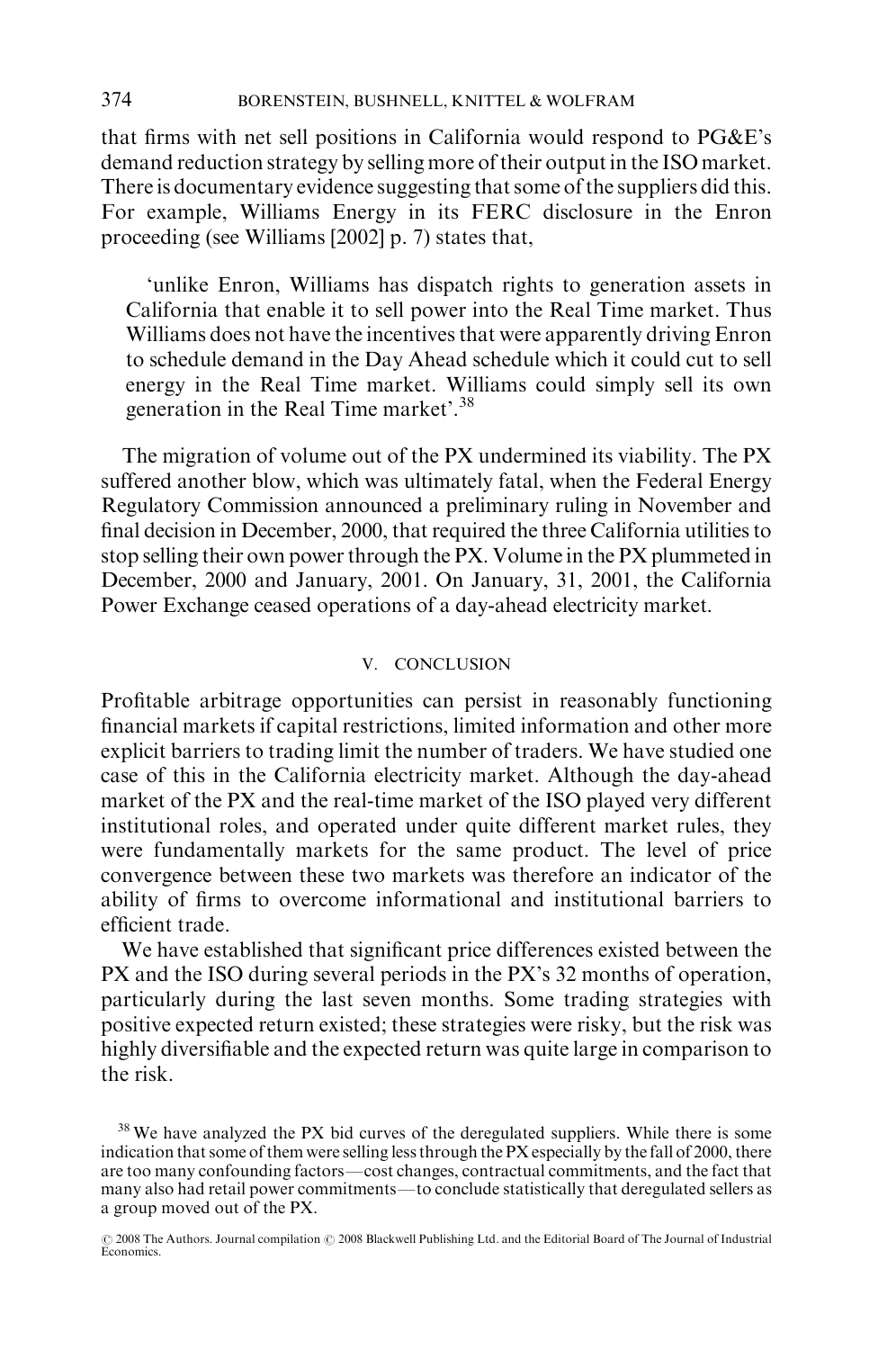From our analysis, one main explanation emerges for the persistent and unprecedented differences between the ISO and PX prices during the summer of 2000. Several of the traders in the market appear to have exercised market power in their trading positions. We documented an attempt by the largest buyer of electricity, PG&E, to exercise a form of monopsony power over these markets. We also presented data and internal company memos suggesting that Enron made arbitrage trades to take advantage of the price differentials, and we demonstrated that an arbitrageur like Enron with market power may not want to trade until the price differential disappears.

More traders, in hindsight, should have been able to profit from these price differences, undermining the price differentials. Why we did not observe this in the California markets remains an open question. One plausible explanation is that the market rules provided a barrier to entry for the types of trades that Enron used. Other potential arbitrageurs may have been deterred by the market rules prohibiting traders from misrepresenting their physical positions. It is also possible that the generators, who were earning extremely large profits as the overall market price level rose, perceived political constraints to earning even more money from the markets by flouting the rules and shifting more sales into the ISO. A second explanation is that in the complex and frequently-disrupted California electricity market, too few participants learned about the price differences fast enough for prices to converge before the eventual demise of the dayahead market. Unfortunately, the documentary evidence provides much better insight into why some parties took certain actions than into why others did not take those same actions.

#### APPENDIX

#### CORRELATION STRUCTURE OF HOURLY PRICE DIFFERENCES

The timing of PX and ISO trading is described in the text. Because of the timing of the PX market, the exact serial correlation structure that one would expect is quite complex. We describe this below and then discuss two different estimation approaches. Neither of these estimation approaches was tractable. This led us to adopt the simplified approach described in the text.

Let  $t = 1$  represent the beginning of an arbitrary day (*i.e.*, the 12:00 AM–1:00 AM hour). The PX prices for  $t = 1, \ldots, 24$  are set conditional on the information set available at the time the PX supply and demand bids were made, which is likely to be between 6:00 AM and 7:00 AM (hour 7) of the previous day, or at  $t = -17$ . Therefore the information available at the time the PX market closed is  $\Omega_{-17}$ <sup>39</sup> At time t = 6, PX

<sup>&</sup>lt;sup>39</sup> Because supply and demand bids may take some time to be formulated, we make the assumption that they are made during the time period of 6:00 am to 7:00 am, and are therefore set conditional on the information set available at  $t = 6$ .

<sup>© 2008</sup> The Authors. Journal compilation © 2008 Blackwell Publishing Ltd. and the Editorial Board of The Journal of Industrial<br>Economics.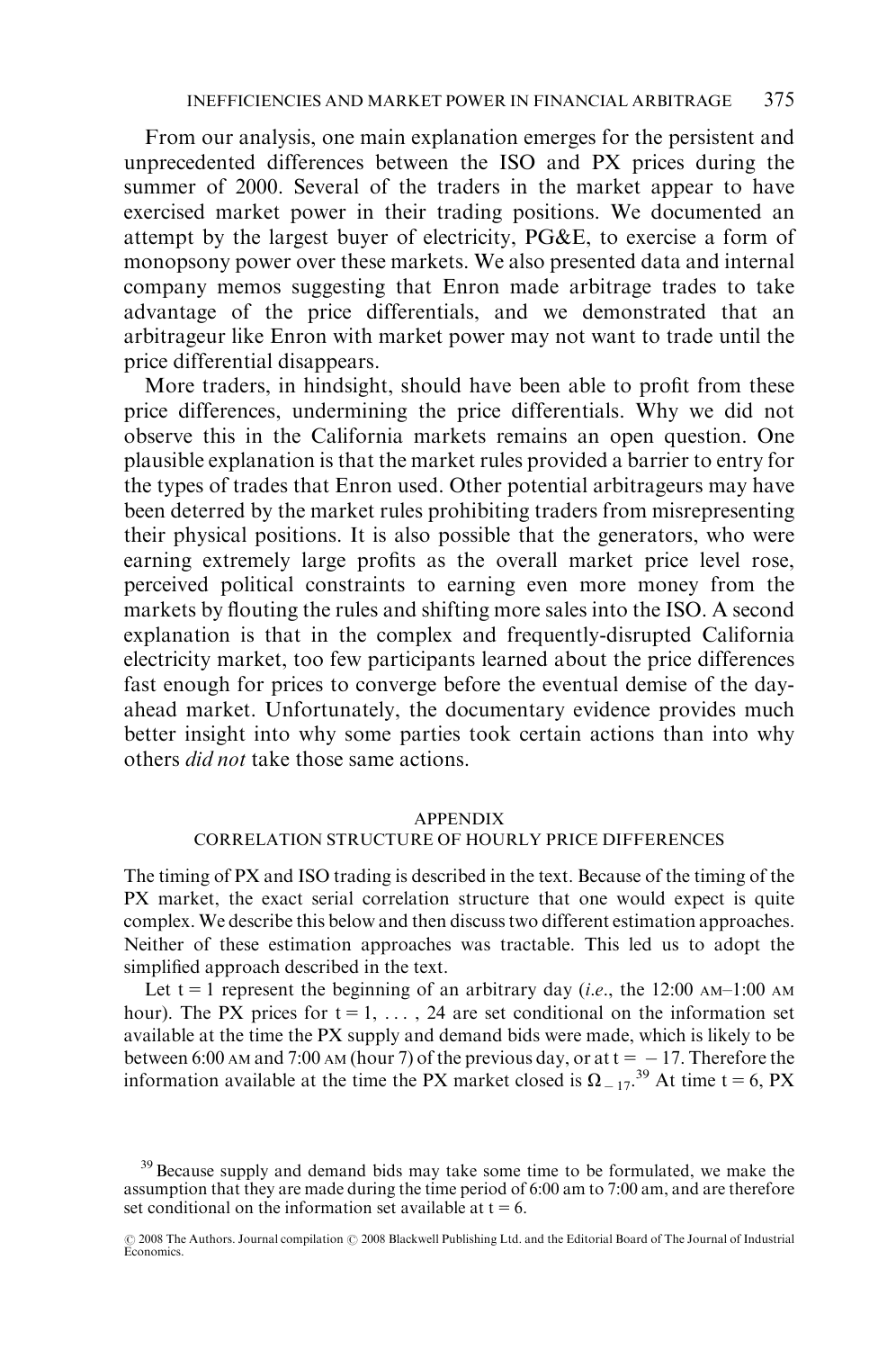prices are calculated for hours 25 to 48, but these prices are conditional on the information set  $\Omega_6$ . The process continues *ad infinitum*.

The consequence of this process when econometrically modeling the difference between ISO and PX prices is that the serial correlation among the error terms is expected to be of varying lengths, depending on the time of day of the observation. A shock that causes the difference between the ISO and PX prices to diverge during the  $t = -16, \ldots, 0$  time frame may continue to impact this difference for hours  $t = 1, \ldots,$ 24, (likely at a decreasing rate). However, since PX prices at time  $t = 25$  are set conditional on an information set that takes into account any shocks that preceded  $t = 6$ , an efficient market would imply that a shock at  $t = -16, \ldots, -1, 0, 1, \ldots$ 6 should not be correlated with the difference between the PX and ISO price at  $t = 25$ . Also, it is likely that the level of correlation between prices set on the same day will be larger than correlations between prices on successive days. For instance, the correlation between the error in hour 1 and the previous hour (hour 24 from the previous day) is likely to be smaller than the correlation between hour 2 and hour 1, because the latter were determined under the same information set. Thus, both the number of lagged hours with which an error is likely to be correlated and the size of that correlation with each lag will vary by hour of the day.

We can write the price difference as a moving average process that explicitly recognizes the correlation with earlier hours. For each hour, we would expect correlation back to the time at which the price was set for that hour, that is, 6AM-7AM of the previous day. We can therefore write the process as:

$$
ISO_{1} - PX_{1} = \alpha + \varepsilon_{1} + \sum_{i=1}^{18} \theta_{1,i} \varepsilon_{1-i}
$$

$$
ISO_{2} - PX_{2} = \alpha + \varepsilon_{2} + \sum_{i=1}^{19} \theta_{2,i} \varepsilon_{2-i}
$$

 $(4)$ 

$$
\begin{aligned}\n&\vdots\\ ISO_{24} - PX_{24} &= \alpha + \varepsilon_{24} + \sum_{i=1}^{41} \theta_{24,i} \varepsilon_{24-i} \\
&ISO_{25} - PX_{25} &= \alpha + \varepsilon_{25} + \sum_{i=1}^{18} \theta_{25,i} \varepsilon_{25-i} \\
&\vdots\n\end{aligned}
$$

Unfortunately, our attempts to estimate a model with varying moving average components have not led to convergence. One can obtain consistent estimates of the standard errors from OLS estimation based on the Newey-West [1987] procedure. This requires modifying the standard Newey-West estimator to account for the variable lengths of correlations. Unfortunately, the covariance matrix of the modified Newey-West estimators is not guaranteed to be positive semi-definite, and indeed yielded imaginary standard errors for some specifications.

#### **REFERENCES**

Bohn, R.; Klevorick, A. and Stalon, C., 1999, 'Second Report on Market Issues in the California Power Exchange Energy Markets,' Prepared for the Federal Energy Regulatory Commission.

<sup>© 2008</sup> The Authors. Journal compilation © 2008 Blackwell Publishing Ltd. and the Editorial Board of The Journal of Industrial<br>Economics.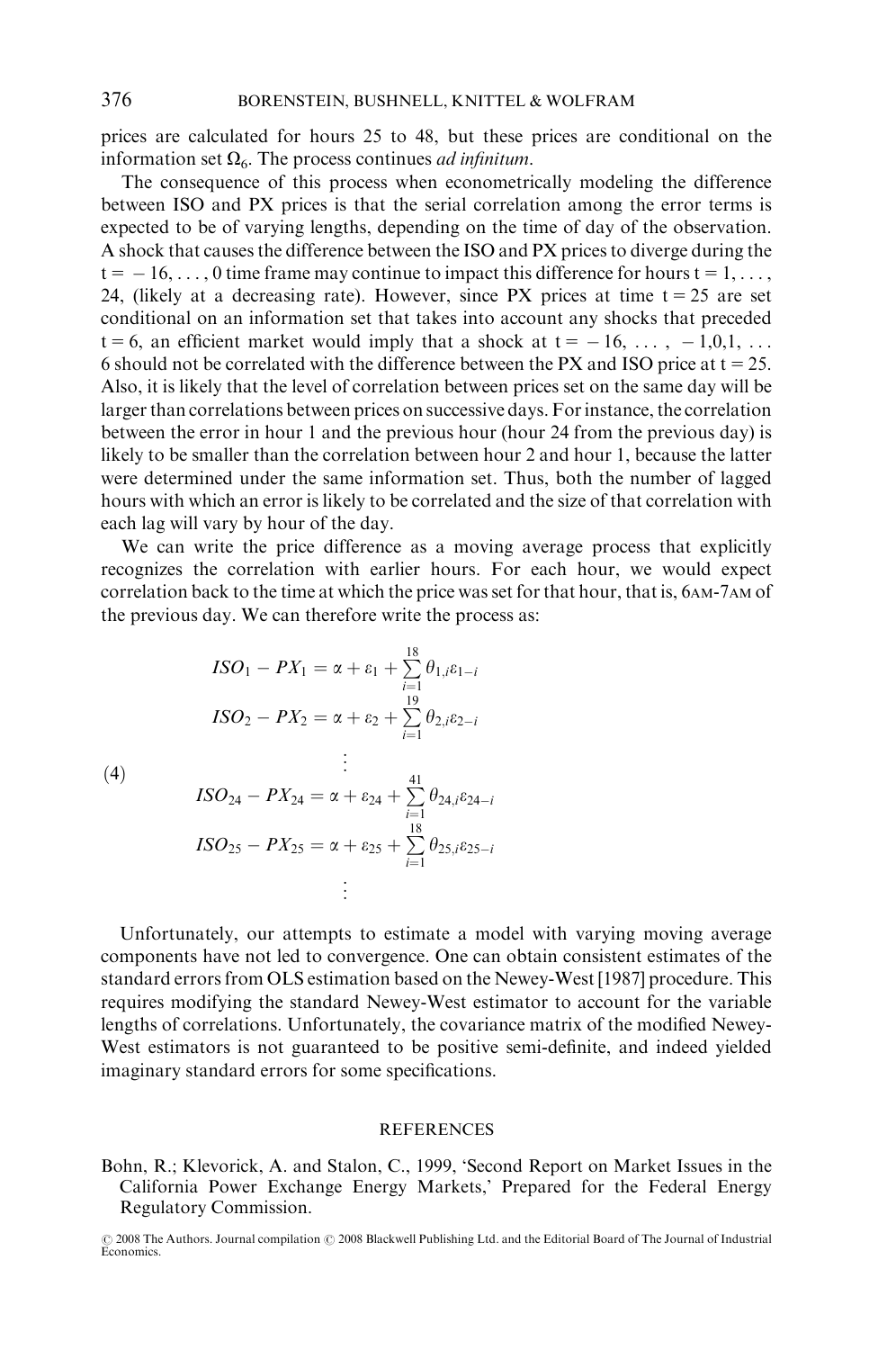- Borenstein, S.; Bushnell, J.; Knittel, C. and Wolfram, C., 2004, 'Inefficiencies and Market Power in Financial Arbitrage: A Study of California's Electricity Markets,' Center for the Study of Energy Markets Working Paper #138, University of California Energy Institute, December.
- Bushnell, J. and Mansur, E., 2005, 'Consumption under Noisy Price Signals: A Study of Electricity Retail Rate Deregulation in San Diego,' Journal of Industrial Economics, 53, pp. 493–513.
- California ISO, Department of Market Analysis 2003, 'Supplemental Analysis of Trading and Scheduling Strategies Described in Enron Memos,' available at http:// www.caiso.com/docs/2003/06/18/2003061806053424839.pdf, June, 2003.
- California ISO, 'Market Monitoring and Information Protocol.' Available at http:// www.caiso.com/docs/2002/05/16/2002051610063028441.html
- Federal Energy Regulatory Commission (FERC) 2003, 'Final Report on Price Manipulation in Western Markets: Fact-Finding Investigation of Potential: Manipulation of Electric and Natural Gas Prices,' Federal Energy Regulatory Commission docket no. PA02-2-000. Available at http://www.ferc.gov/industries/electric/indus-act/ wem/pa02-2.asp. March, 2003.
- Grossman, S. and Hart, O., 1980, 'Takeover Bids, the Free Rider Problem and the Theory of the Corporation,' Bell Journal of Economics, 11, pp. 42–64.
- Kaminsky, G., 1993, 'Is There a Peso Problem? Evidence from the Dollar/Pound Exchange Rate, 1976–1987,' American Economic Review, 83, pp. 450–472.
- Kyle, A. S. and Vila, J. -L., 1991, 'Noise Trading and Takeovers,' RAND Journal of Economics, 22, pp. 54–71.
- Longstaff, F. A. and Wang, A. W., 2004, 'Electricity Forward Prices: A High-Frequency Empirical Analysis,' Journal of Finance, 59, pp. 1877–1900.
- Lyons, R. K., 2001, The Microstructure Approach to Exchange Rates, (MIT Press, Cambridge, Massachasetts, U.S.A).
- Newey, W. K. and West, K. D., 1987, 'A Simple, Positive Semi-Definite, Heteroskedasticity and Autocorrelation Consistent Covariance Matrix,' Econometrica, 55, pp. 703–708.
- Parsley, D. C. and Wei, S-J, 1996, 'Convergence to the Law of One Price without Trade Barriers or Currency Fluctuations,' *Ouarterly Journal of Economics*, 111, pp. 1211– 1236.
- Peterson, K., 2002, 'Affidavit of Ken Peterson on behalf of Powerex Corp.,' in docket no. PA02-2-000 before the Federal Energy Regulatory Commission. Available at http:// www.powerex.com/pdf/KGPAffidavit2.pdf, May, 2002.
- PG&E 2002, 'Responses of Pacific Gas & Electric Company to Data Request. Fact-Finding Investigation of Potential Manipulation of Electric and Natural Gas Prices,' Federal Energy Regulatory Commission docket no. PA02-2-000. Available at http:// www.ferc.gov/industries/electric/indus-act/wem/pa02-2.asp, May 22, 2002.
- Saravia, C., 2003, 'Efficient Futures Markets and Production Efficiency: The Case of the New York Electricity Market,' mimeo, University of California, Berkeley
- Sharpe, W. F., 1994, 'The Sharpe Ratio,' Journal of Portfolio Management, 21, pp. 49–58.
- Williams, 2002, 'Responses to Commission Staff 's Data Request of Williams Energy Marketing & Trading Company. Fact-Finding Investigation of Potential Manipulation of Electric and Natural Gas Prices,' Federal Energy Regulatory Commission docket no. PA02-2-000. Available at http://www.ferc.gov/industries/electric/indus-act/ wem/pa02-2.asp, May 22, 2002.
- Wolak, F. A.; Nordhaus, R. and Shapiro, C., 1998, 'Preliminary Report on the Operation of the Ancillary Services Markets of the California Independent System Operator (ISO),' available at www.ucei.berkeley.edu/ucei/filings.html

<sup>© 2008</sup> The Authors. Journal compilation © 2008 Blackwell Publishing Ltd. and the Editorial Board of The Journal of Industrial<br>Economics.